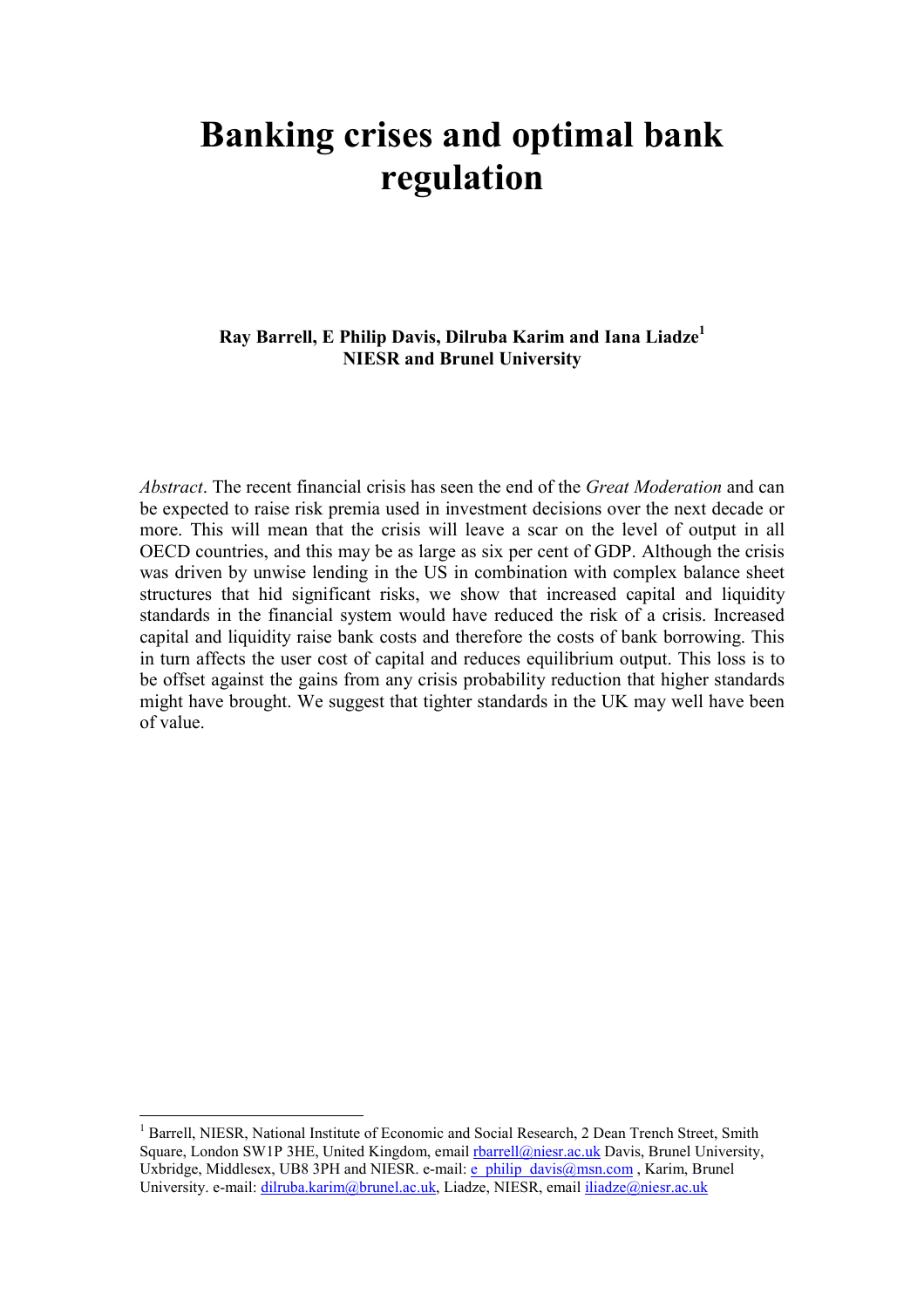#### Introduction

The last two years have seen a major financial crisis engulfing the major economies. It has caused both a severe recession and a re-evaluation of prospects for output in the medium to long term. In the first section of this paper we discuss the determination of the level of output in the medium term, focussing on supply side elements. We argue that the crisis, and the consequent re-evaluation of risk premia, will reduce the equilibrium capital output ratio and the equilibrium level of output. We may see these as the major costs of the crisis. In the second section we discuss the factors that affect the probability of crises, concentrating on new results that bring out the importance of both off balance sheet items and regulation related indicators such as capital and liquidity indicators and housing market bubbles. These results suggest that the probability of a crisis, and hence its costs, could have been reduced by regulatory actions. It is useful to evaluate the costs of those changes in regulation, and in order to do that we evaluate the factors affecting the cost of bank borrowing by the corporate sector, and the links between bank borrowing costs and the costs of issuing corporate bond. These relationships are then embedded into a multi-country structural macro model, NiGEM, in order to evaluate the impacts on output of an increase in bank lending margins. Given we can evaluate the benefits from tighter regulation as well as its costs, we conclude by beginning to evaluate the optimal level of regulation.

## Long run equilibrium of the economy and the user cost of capital

Economists think of output being determined, at least in the long run, by factor inputs and technology and not by demand. It is common to summarise these factors into a production function, and we may write this in Constant Elasticity of Substitution (CES) form as

$$
Q_t = \gamma (\delta K_t^{-\rho} + (1-\delta)(L_t e^{techl})^{-\rho})^{-1/\rho}
$$

Where  $Q_t$  is output,  $K_t$  is capital input,  $L_t$  is labour input and labour augmenting technical progress is denoted techl<sub>t</sub>. There is some evidence that the elasticity of substitution,  $\sigma = 1/(1+\rho)$  is around 0.5 (see Barrell and Pain 1997). We may write the associated cost minimising factor demands as

$$
Log (K_t/Q_t) = a_1 + \sigma Log (user_t)
$$
  

$$
Log (L_t/Q_t) = a_2 + \sigma Log (r wage_t) + techl_t
$$

Where rwage<sub>t</sub> is the real wage per unit of labour input and user<sub>t</sub> is the user cost of capital at t. We calculate the user cost of capital according to a standard Hall-Jorgensen formula:

$$
user_{t} = \frac{pdk_{t}}{py_{t}} \left[ c_{t} + kdep_{t} - \Delta \ln \left( \frac{pdk_{t}}{py_{t}} \right)^{e} \right] / (1 - ctaxr_{t})
$$

where *pdk* is an investment deflator,  $py$  is the GDP deflator,  $c$  is the real cost of finance, *kdep* is the depreciation rate, *e* denotes expectations and *ctaxr* is the corporate tax rate. The real cost of finance as defined by Brealey and Myers  $(2000)$ .,  $c_t$ , can be written as the weighted average cost of capital,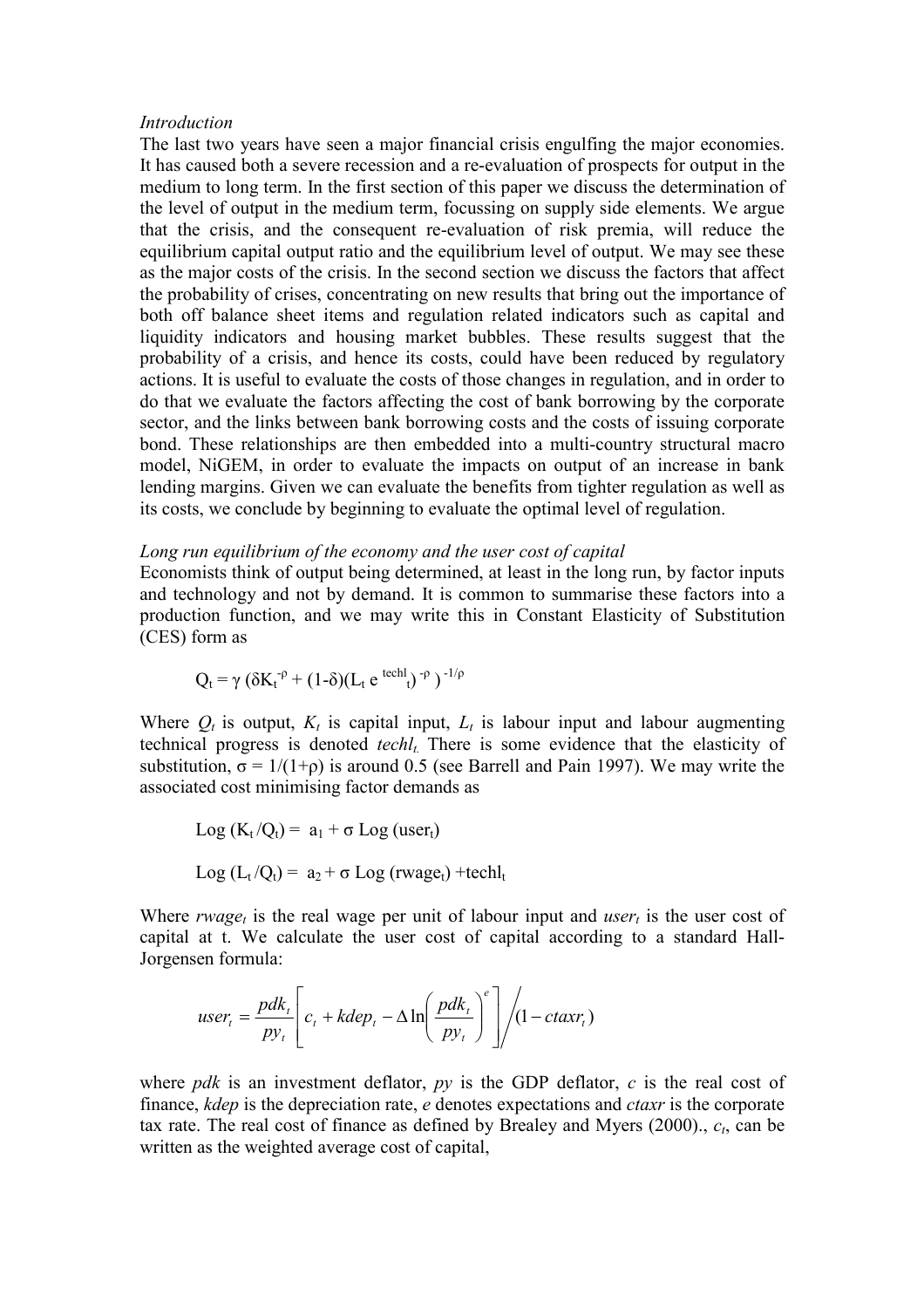# $c_t = b_{1t}(E_t/P_t) + (1-b_{1t}) (c_{1t} (lrr_t + corr_V) + (1-c_{1t}) (lrr_t + iprem_t)) * (1-ctaxr_t)$

This weights together the cost of equity finance  $(r_E)$ , which depends on the earning price ratio ( $(E/P)$ ) and cost of debt finance  $(r_D)$ . The weights are given by the share of capital in the economy that is listed on the stock market which we denote  $b_1$ . The cost of debt finance follows from the average of bank and corporate bond borrowing costs, where  $c_{1t}$  is the share of borrowing that comes from banks. Borrowing costs are adjusted by the corporate tax rate, reflecting the tax deductibility of borrowing. It is calculated as the risk-free long real interest rate  $(\text{Irr}_t)$ , plus a measure of corporate spreads (iprem<sub>t</sub>) and corporate bank borrowing margins for (corpw<sub>t</sub>). In our analysis below corporate spreads are calculated as the absolute difference between average corporate bond yields and yields on  $10$ -year government bonds<sup>2</sup>. In general we can expect bank borrowing costs and bond spreads to move together, because if one source of finance becomes more expensive then firms can substitute into the other. However, we do not see borrowing and equity sources as perfect substitutes, as would be the case in a Modigliani Miller world, as such a world precludes the existence of banks.

A 10 percent rise in the user cost of capital (from 10 to 11 per cent say) reduces the equilibrium capital output ratio by 5 per cent and as long as labour supply is fixed then equilibrium output will fall by a about half of this amount, depending upon the elasticity of substitution and the elasticity of output with respect to capital. Hence equilibrium capital will fall by around 7 1/2 percent. If the user cost of capital falls in a trend-like way, as it did from the early 1990s to around 2005 (see Barrell, Holland, Liadze and Pomerantz, 2009), then we might see a period of capital deepening. The resulting increase in the capital–output ratio raises the level of output and hence, for a period, the rate of output growth. The *Great Moderation*<sup>1</sup> led to a gradual fall in risk premia, and hence the margin charged on risky investments as compared to risk-free government borrowing, and appeared to have enhanced prospects for growth. Barrell, Holland Liadze and Pomerantz (2008) suggest that capital deepening contributed about 0.3 per cent to labour productivity growth between 1998–2005. Given the turbulence in financial markets, in the medium term we would not expect to see capital deepening generated by a further decline in the user cost of capital.

There were perhaps two major structural changes in 2007 and 2008 associated with a significant increase in risk premia, as we can see from Figure 1. Barrell and Kirby (2008) argued in early September 2008 that the increase in risk premia we had seen after the start of the crisis in mid-2007 would reduce the level of sustainable output in the UK by 1½–2 percentage points or perhaps more. Their estimate was based on the observed increase of 200 basis points over this period in the BAA spread for corporate bonds over risk-free government bonds. They suggested this would raise risk premia going forward and therefore increase the user cost of capital and hence reduce equilibrium output.

The near-collapse of the UK and other banking sectors in the wake of the failure of Lehman Brothers in mid-September led to an increase in risk premia well beyond the

<sup>&</sup>lt;sup>2</sup> These data are available for the Euro Area, US, UK, and Denmark. Sweden is assumed to follow the corporate spreads for Denmark. Prior to 1984, the UK spread is assumed to move in line with the US, prior to 1994 the spread for Denmark is assumed to move in line with the US and UK average, and prior to 1999 Euro Area spreads is assumed to move in line with a proxy measure for Germany.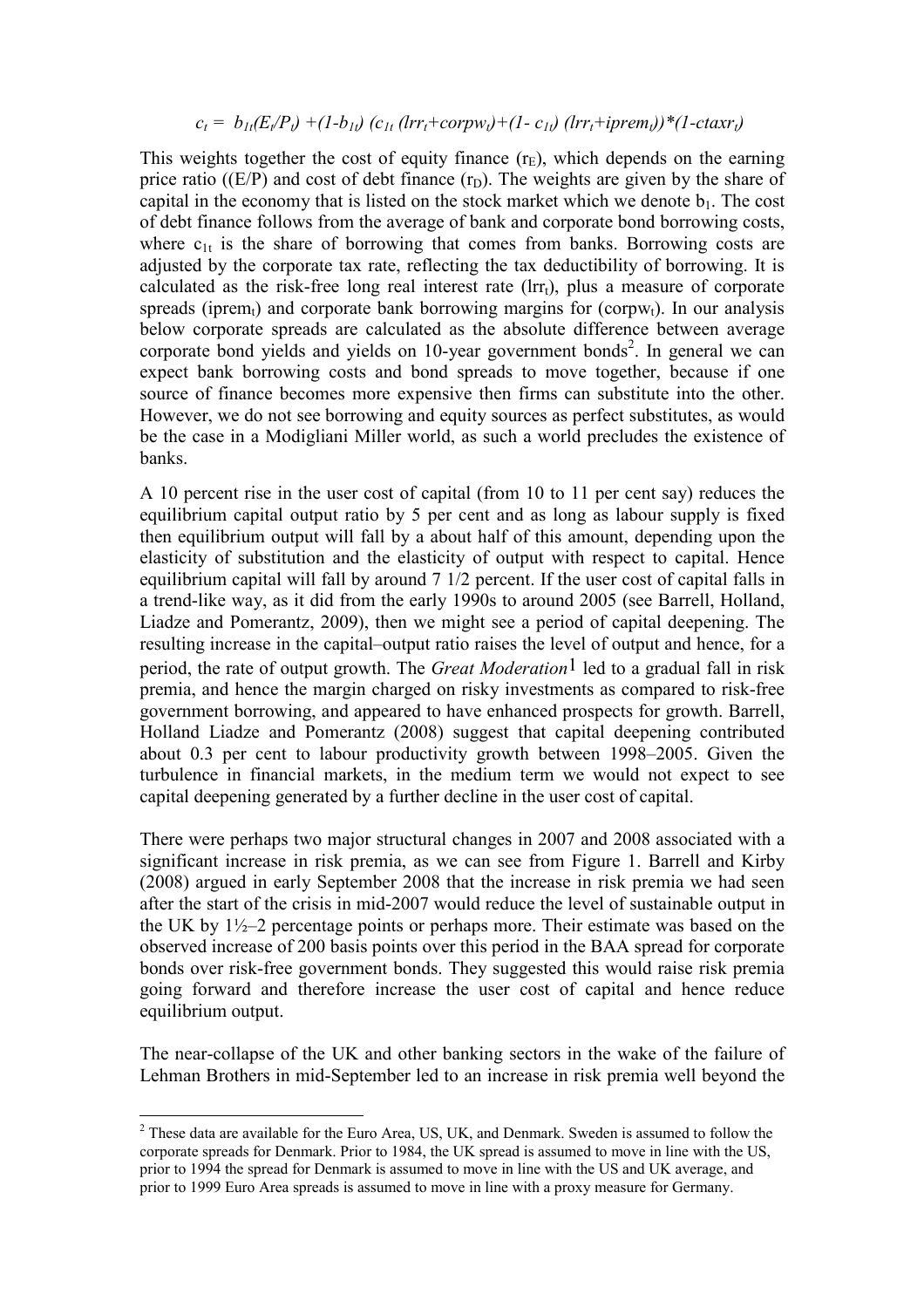scenario reported in Barrell and Kirby (2008). Currently, we would double our estimate of the effect of the financial crisis on trend output via the impact of risk premia. In estimating the overall effect on trend output we must also take into account other factors. Of particular importance is the oil price. A permanent reduction in the oil price should boost trend output. If the sharp falls in oil prices experienced since July 2008 are permanent, then the net change in the level of trend output will be less than the increase in risk premia suggests, and we project a level of scarring from these sources of around 3–4 per cent of GDP.

Figure 1 Corporate bond spreads in the UK, the USA and the Euro Area



Spread between BAA corporate and government bonds

The financial market events of the past two years raise other issues. We have to ask to what extent was the strong growth of the UK economy between 2003 and 2007 the result of the incorrect allocation of temporary capital gains to the income account of the financial sector? Weale (2009) suggests that they were a problem. Although they do not affect our estimates of TFP growth below (since they are for a different period), we have taken account of this going forward. However, the realisation that capital gains can also be reversed suggests we need to mark down our estimate of the sustainable level of output at the end of 2007. Weale (2009) suggests that this markdown should be in the range of 1–2 per cent.

In our April 2009 forecast in the National Institute Economic Review we suggested that, in the medium term, output in the UK, the US and the Euro Area would settle down around 4 to 5 per cent below our projection published in July 2008, as we can see from figures 2 to 4. As with all projections we are uncertain about this, and we have included on the chart error bounds generated by stochastic simulations on NiGEM. There is a better than 1 in 20 chance that by 2018 output in the UK will have reverted to the level we projected in July 2008, for instance. There is also a 1 in 20 chance it will be 9 per cent below that level. However, knowing where we were at the end of 2007 and where we expect to be by 2018 does not provide any information

Source Thompson Datastream weekly data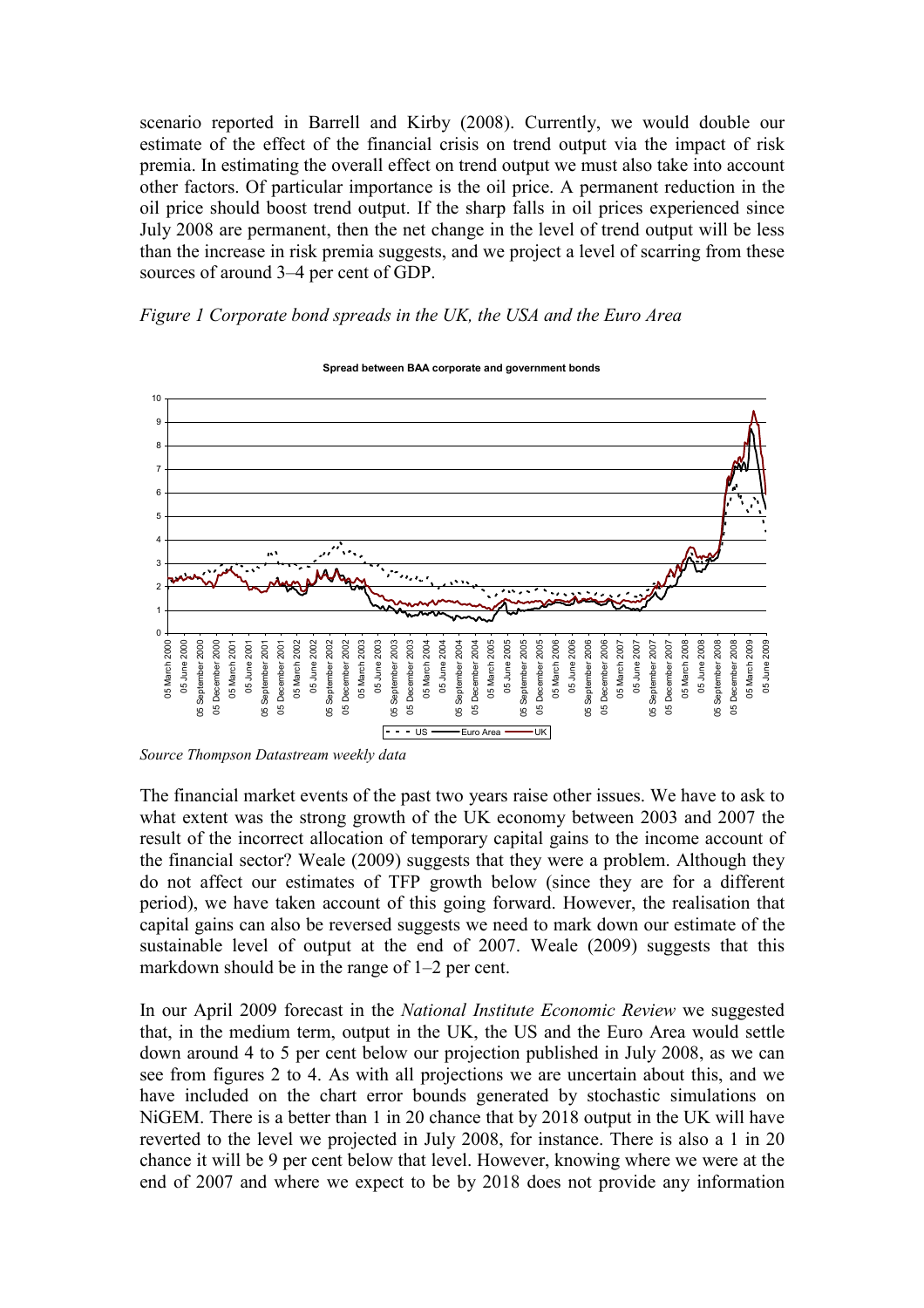about the speed of adjustment of the capital stock to its equilibrium and hence on the output gap at present. The collapse of world trade in capital and equipment goods, along with declines in car production and in residential and other construction, suggests to us that the adjustment of capital stock is taking place relatively quickly.



Figure 2 Scarring from the Financial Crisis - projections for UK GDP

Source Stochastic evaluations around the April 2009 NIER forecast



Figure 3 Scarring from the Financial Crisis - projections for US GDP

Source Stochastic evaluations around the April 2009 NIER forecast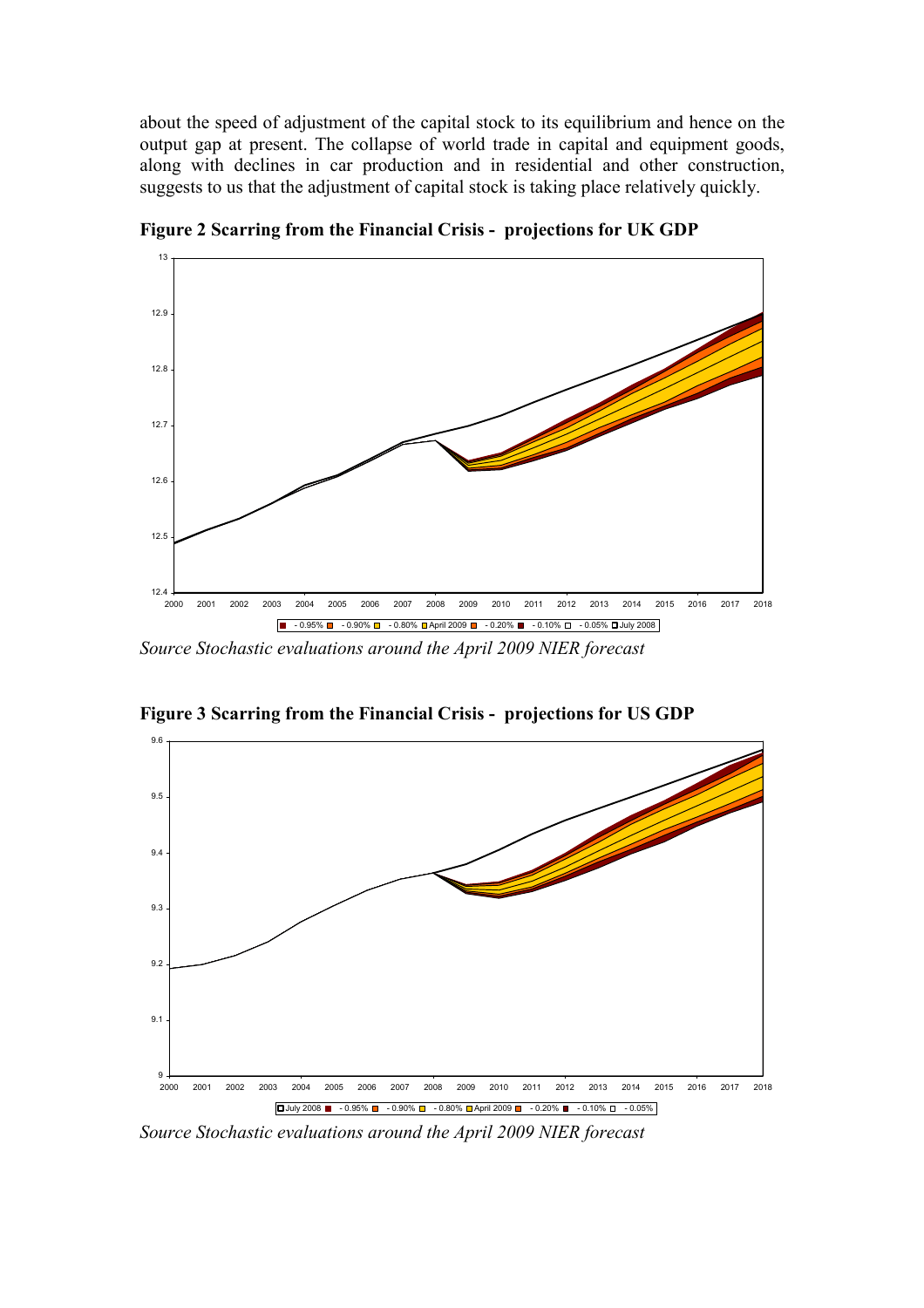

Figure 4 Scarring from the Financial Crisis - projections for Euro Area GDP

Source Stochastic evaluations around the April 2009 NIER forecast

### What causes crises  $-\text{can}$  we reduce the risks

 $\overline{a}$ 

Barrel, Davis, Karim and Liadze (2009) develop an crisis prediction model for OECD economies which ultimately reveals that unweighted capital adequacy (often known as the leverage<sup>3</sup> ratio) and the liquidity ratio alongside real house price growth are the most important crisis determinants of the probability of financial crises in these countries. Moreover, their importance remains invariant to different robustness tests. The paper uses the information they convey to predict the sub-prime episode out-ofsample. Since these variables have hitherto been unexamined, their results have important policy implications for financial regulators and central banks; optimising the liquidity and capital adequacy<sup>4</sup> ratios of banks and suppressing rapid property price growth may well mitigate future OECD crises.

Barrell, Davis, Karim and Liadze (2009) follow Demirguc-Kunt and Detragiache (1998) and use the multivariate logit technique to relate the probabilities of systemic banking crises to a vector of explanatory variables. The banking crisis dependent variable, a binary banking crisis dummy, is defined in terms of observable stresses to a country's banking system, e.g. ratio of non-performing loans to total banking system assets exceeds  $10\%$ <sup>5</sup>, and it occurs in around 5 per cent of all time and country

 $3$  Note this definition of the banking leverage ratio (i.e. capital/unadjusted assets) operates contrary to normal concepts of leverage, in the sense that a higher "leverage ratio" means lower "leverage" in an economic sense of debt-to-equity. Accordingly we prefer to use the term "unweighted capital adequacy" to avoid ambiguity.

<sup>&</sup>lt;sup>4</sup> Note that although for data reasons we use the unweighted capital adequacy ratio, we expect that risk adjusted capital is also a crisis indicator. Our overall view is that both ratios need to be borne in mind in assessing crisis risk.

<sup>&</sup>lt;sup>5</sup> Their actual criteria are: the proportion of non-performing loans to total banking system assets exceeded 10%, or the public bailout cost exceeded 2% of GDP, or systemic crisis caused large scale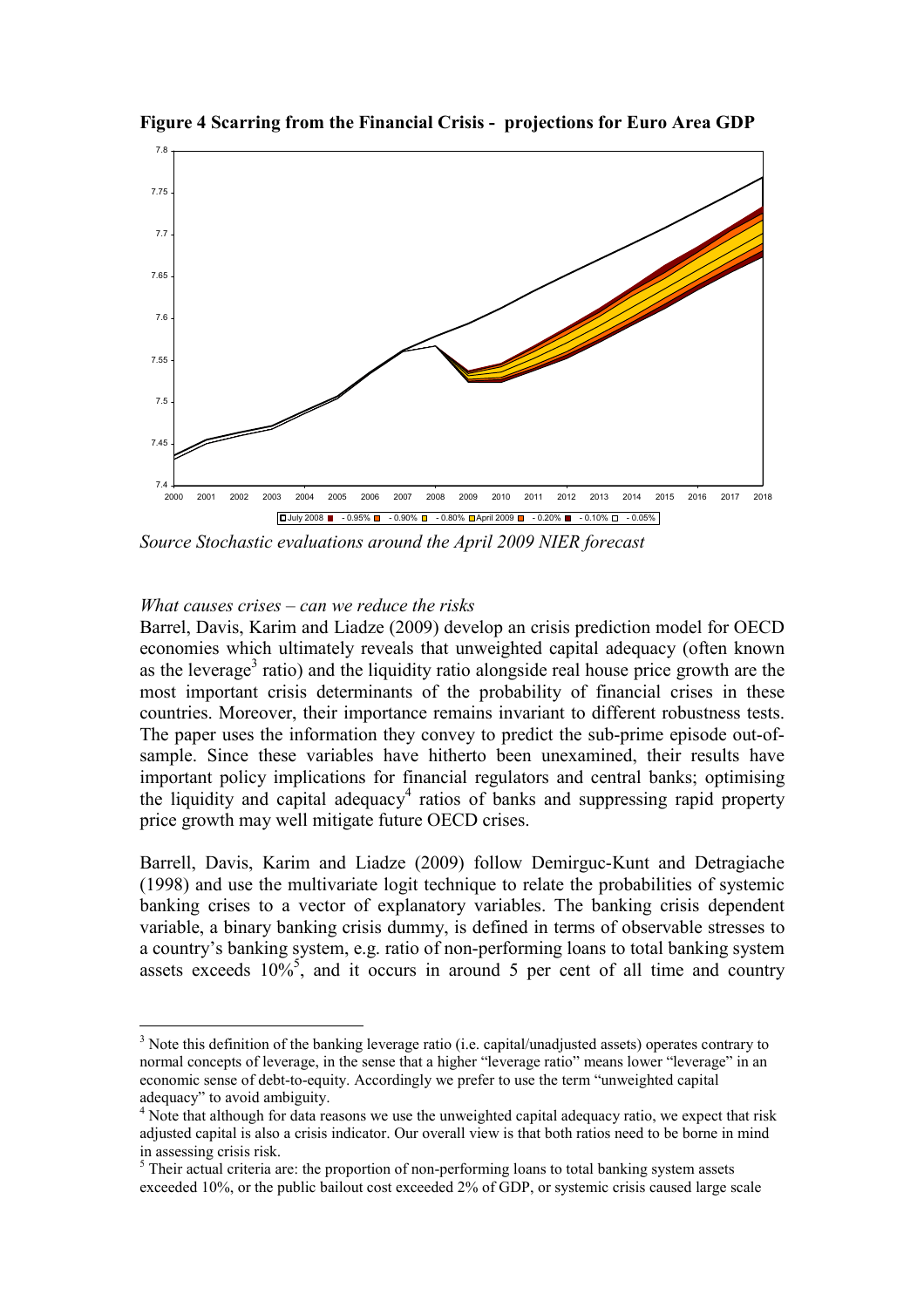observations in that paper. Their dataset includes 14 systemic and non systemic crises in 14 OECD countries. Information concerning systemic banking crises is taken from the IMF Financial Crisis Episodes database which covers the period of 1970-2007.<sup>6</sup> Non-systemic crises are collected from the World Bank database of banking crises over the period of 1974-2002.<sup>7</sup> The sample covers 14 countries<sup>8</sup>: Belgium, Canada, Denmark, Finland, France, Germany, Italy, Japan, Netherlands, Norway, Sweden, Spain, UK and the US over the period 1980-2007.

Barrell, Davis, Karim and Liadze (2009) use the unweighted capital adequacy (leverage<sup>9</sup>) ratio and not risk-adjusted capital adequacy for the estimation. The unweighted capital adequacy ratio is the ratio of capital and reserves for all banks to the end of year total assets as shown by the balance sheet. The corresponding measure of liquidity is the ratio of the sum of cash and balances with central banks and securities for all banks over the end of year total assets as shown by the balance sheet. Unweighted capital adequacy and liquidity ratios were constructed using data from the OECD income statement and balance sheet database for all countries apart from the UK. Any missing OECD database observations, as well as the data for 2006 and 2007, were obtained from individual Central Banks and the BankScope<sup>10</sup> database. The OECD database did not supply figures for the UK. The unweighted capital adequacy ratio was defined as for other countries and was constructed using Bank of England aggregate data, and UK liquidity ratios were constructed using Financial Services Authority (FSA) data, where liquidity was defined as the ratio of liquid assets $^{11}$  over total assets.

Demirguc-Kunt and Detragiache (2005) found that crises were correlated with macroeconomic, banking sector and institutional indicators. Crises occurred in periods of low GDP growth, high interest rates and high inflation, as well as fiscal deficits. On the monetary side, the ratio of broad money to Foreign Exchange reserves and also the credit to the private sector/GDP ratio, as well as lagged credit growth were found to be significant. Institutionally, countries with low GDP per capita are more prone to crises, as are those with deposit insurance. Barrell, Davis, Karim and Liadze (2009) also include the explanatory variables used by Demirguc-Kunt and Detragiache (2005). In order to obtain their final model specification, they used a general to specific approach. At each stage, they omitted any variables that were insignificant in the previous stages. In order to capture developments in the economy prior to the crisis and to avoid endogenous effects of crises on the explanatory variables all variables were lagged by one period, apart from real house price growth which has 3 lags. They allowed house price growth to have a longer lag because it is an indicator of potential bad lending and consequent defaults that frequently develop as a consequence of a house price bubble. As expected in the context of the OECD, all

 $\overline{a}$ 

bank nationalisation, or extensive bank runs were visible and if not, emergency government intervention was visible.

<sup>6</sup> See Laeven and Valencia (2007)

<sup>&</sup>lt;sup>7</sup> See Caprio and Klingebiel (2003)

<sup>&</sup>lt;sup>8</sup> Choice of the countries is limited by the availability of the data for our time period.

<sup>&</sup>lt;sup>9</sup> See footnote 3.

<sup>&</sup>lt;sup>10</sup> For the liquidity measure, the ratio of liquid assets to total assets for the top 200 banks in a country in  $q$ uestion was calculated.

<sup>11</sup> Sum of cash, gold bullion and coin, central government and central bank loans, advances and bills held and central government and central bank investments (i.e. securities).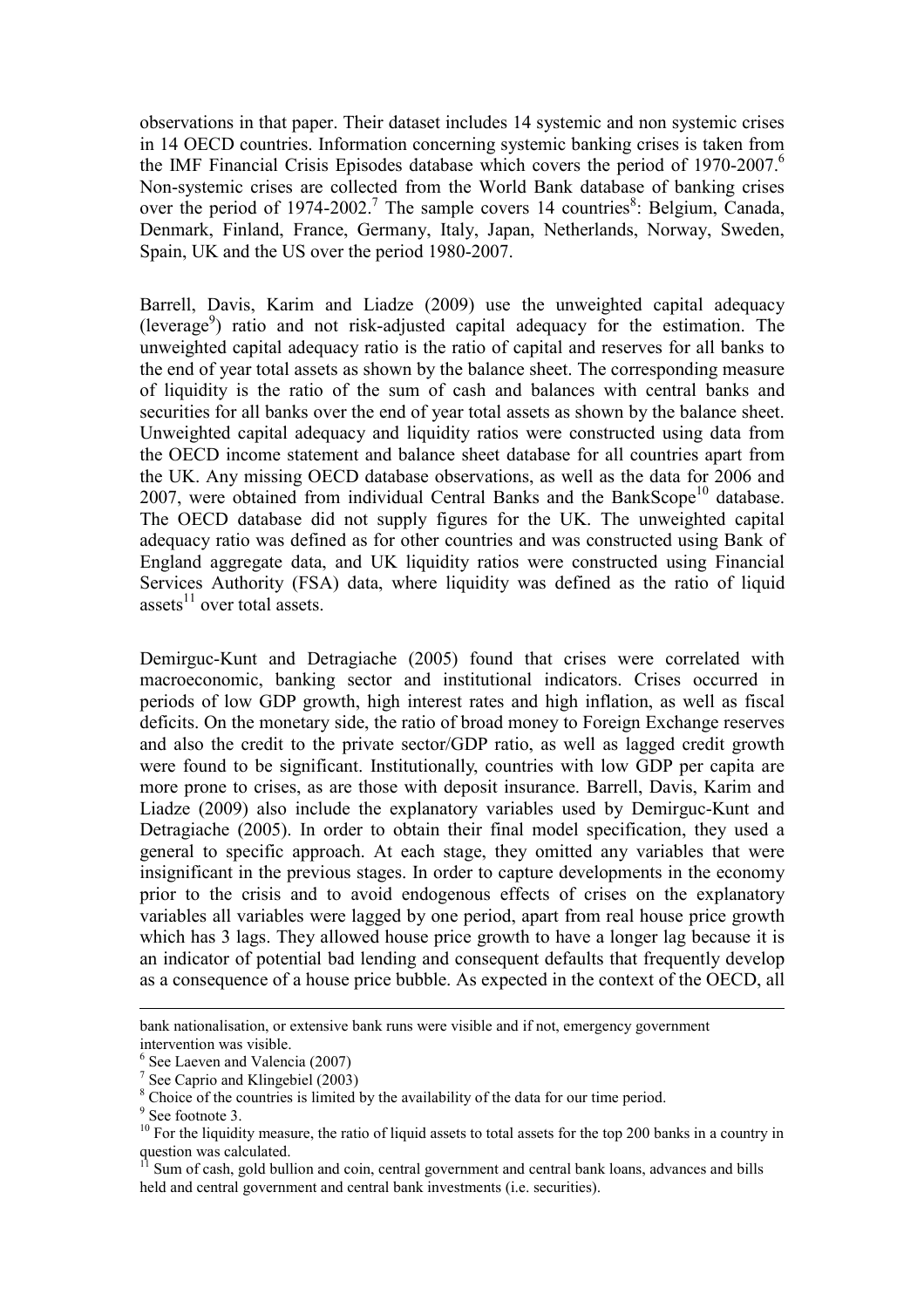of the "traditional" variables proved insignificant, despite experimentation with different lag lengths. Their final logit model can be written, with LEV denoting the capital adequacy ratio, LIQ denoting liquid assets as a share of total assets and RHPG denoting the rate of change of real house prices, as

$$
\log \left[ \frac{p(\text{crisis})}{1 - p(\text{crisis})} \right] = -0.333 \text{ LEV}(-1) - 0.118 \text{ LIQ}(-1) + 0.113 \text{ RHPG}(-3) \tag{3}
$$
\n
$$
(-2.85) \qquad (-3.55) \qquad (2.8)
$$

Given these indicators, using data up until 2006 it is possible to say that the probability of a crisis in 2007 was higher than the sample average of 3.2 per cent in a number of countries, and as we can see from Table 1 it was particularly high in the UK where liquidity levels were low and crises had been more frequent than elsewhere in the sample. However, if capital adequacy and liquidity levels had been higher the probability of a crisis happening would have been lower, as we can also see from Table 1

Table 1 Probabilities of the occurance of the crises

|           | Initial<br>probability<br>of the cirsis<br>in 2007 | After 1        | After 2        | After 3        |
|-----------|----------------------------------------------------|----------------|----------------|----------------|
|           |                                                    | percentage     | percentage     | percentage     |
|           |                                                    | point increase | point increase | point increase |
|           |                                                    | in LIQ and     | in LIQ and     | in LIQ and     |
|           |                                                    | <b>LEV</b>     | <b>LEV</b>     | <b>LEV</b>     |
|           |                                                    |                |                |                |
| <b>FR</b> | 0.066                                              | 0.043          | 0.028          | 0.018          |
| <b>GE</b> | 0.007                                              | 0.005          | 0.003          | 0.002          |
| <b>IT</b> | 0.035                                              | 0.023          | 0.014          | 0.009          |
| <b>SP</b> | 0.056                                              | 0.024          | 0.023          | 0.015          |
| UK        | 0.217                                              | 0.150          | 0.101          | 0.067          |
| <b>US</b> | 0.006                                              | 0.004          | 0.003          | 0.002          |

Variables are taken with lag length (based on the model)

Given levels of capital and liquidity in 2006, it would have been possible to reduce the probability of a crisis noticeably, especially in the UK. Increasing the levels of capital and liquidity by one percentage point would have reduced the probability of a crisis in the UK by more than 6 percentage points, and by smaller amounts in other countries. Increasing regulatory requirements further would have reduced the probability further but the returns to increased regulatory standards are clearly declining, with the gains falling 5 per cent in the UK for a move from a one point increase to a two point increase, for instance. We should note that at the start of the crisis capital and liquidity seemed adequate in the US, reflecting the off balance sheet nature of many of the risks. Securitised assets were either missed, or hidden because they appeared to be insured.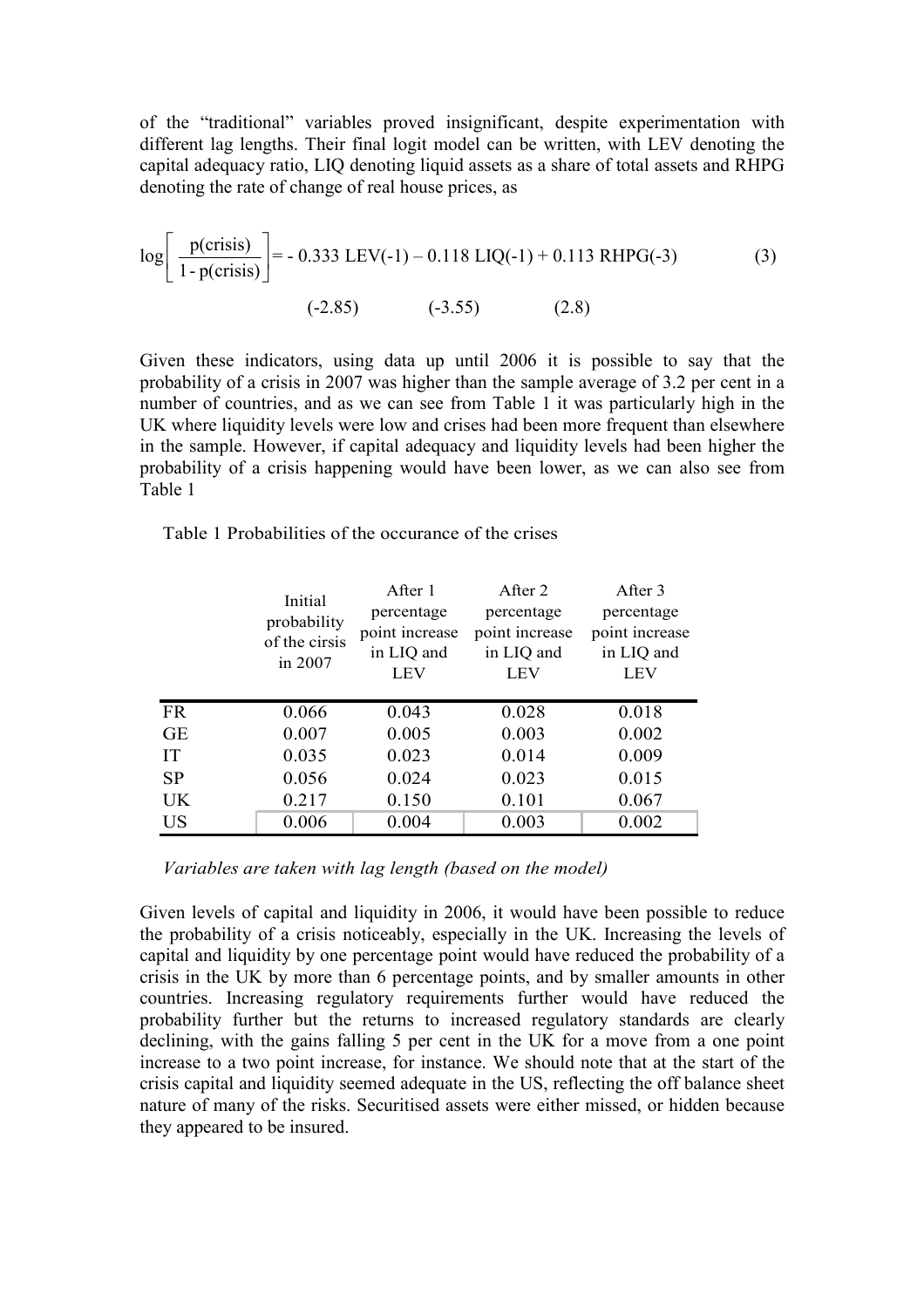## What are thee effects of changing regulations

In order to assess the importance of capital adequacy and liquidity in determining the bank borrowing costs it is useful to look at bank balance sheets. We have undertaken an analysis of borrowing costs from banks using the difference between borrowing and deposit rates for non financial corporations (CORPW) for the UK, the US and Germany. This is the mark-up banks charge, and it is likely to reflect both their costs and the risks they face. In each case we investigated the role of corporate insolvencies, (INSOLVR – an insolvency rate) the ratio of liquid to total assets (LIQR) the non-risk weighted capital adequacy ratio (LEVRR) and the difference between this variable and the statutory target, which gives an indication of operational headroom, (HEAD) as well as its inverse (INVHEAD) in order to capture the role of free reserves and allow for some non-linear effects. Table 2 reports on the stationarity of these variables, along with that of the mark up of BAA corporate bonds over risk free long term real interest rates (IPREM) which are plotted in Figure 1 above. Given the short data periods for some series we are willing to accept evidence of stationarity at the 10 per cent level

|                |             | Variables in levels |             | Variables in first differences |             |              |
|----------------|-------------|---------------------|-------------|--------------------------------|-------------|--------------|
|                | Germany     | UK                  | US          | Germany                        | UK          | US           |
|                |             |                     |             |                                |             |              |
| <b>CORPW</b>   | $-3.45***$  | $-2.757*$           | $-2.755*$   |                                |             |              |
| <b>IPREM</b>   | $-3.97***$  | $-3.545***$         | $-3.449***$ |                                |             |              |
| <b>INSOLVR</b> | $-1.819$    | $-1.922$            | $-2.431$    | $-5.056***$                    | $-2.807*$   | $-2.929**$   |
| <b>LEVRR</b>   | $-1.501$    | $-2.378$            | $-0.692$    | $-4.308***$                    | $-3.623***$ | $-3.903***$  |
| <b>INVHEAD</b> | $-5.857***$ | -1.666              | $-4.316***$ |                                | $-2.847*$   |              |
| <b>LIQR</b>    | 0.118       | $-2.518$            | -1.886      | $-5.786***$                    | $-4.626***$ | $-4.2601***$ |

| Table 2 Test statistics from unit root test results on individual series |  |  |
|--------------------------------------------------------------------------|--|--|
|--------------------------------------------------------------------------|--|--|

Note: \*, \*\*,\*\*\* indicate significance at 10%, 5% and 1% levels

In order to avoid spurious regression we either need a set of variables that are  $I(0)$ , or an I(0) dependent variables and a set of independent variables that form a cointegrating set by themselves. If we have neither if these we would need to work in equilibrium correction form. Fortunately the former conditions are met, as we might expect with mark up variables which are essentially stationary processes.

The general form of estimated single equation is as follows:

$$
corpw = a_i + b_i * levrr + c_i * ligr + d_i * insolvr + e_i * invhead + error_i
$$

where the lag length on some independent variables vary between countries<sup>12</sup>. Residuals for each country equation are tested for stationary with Augmented Dickey-Fuller test. In all cases presence of a unit root is rejected at least at 10% significance level. Existence of a cointegrating relationship between right hand side I(1) variables was checked with a Johansen's procedure as well. In all cases there is an indication of the existence of a single cointegrating vector. In all three capital adequacy has a significant role in determining the corporate borrowing mark-up, with the smallest

 $\overline{a}$  $12$  Leverage ratio enters equations for the UK and US with one lag, and German with three lags. Liquidity ratios are lagged once in the US equation.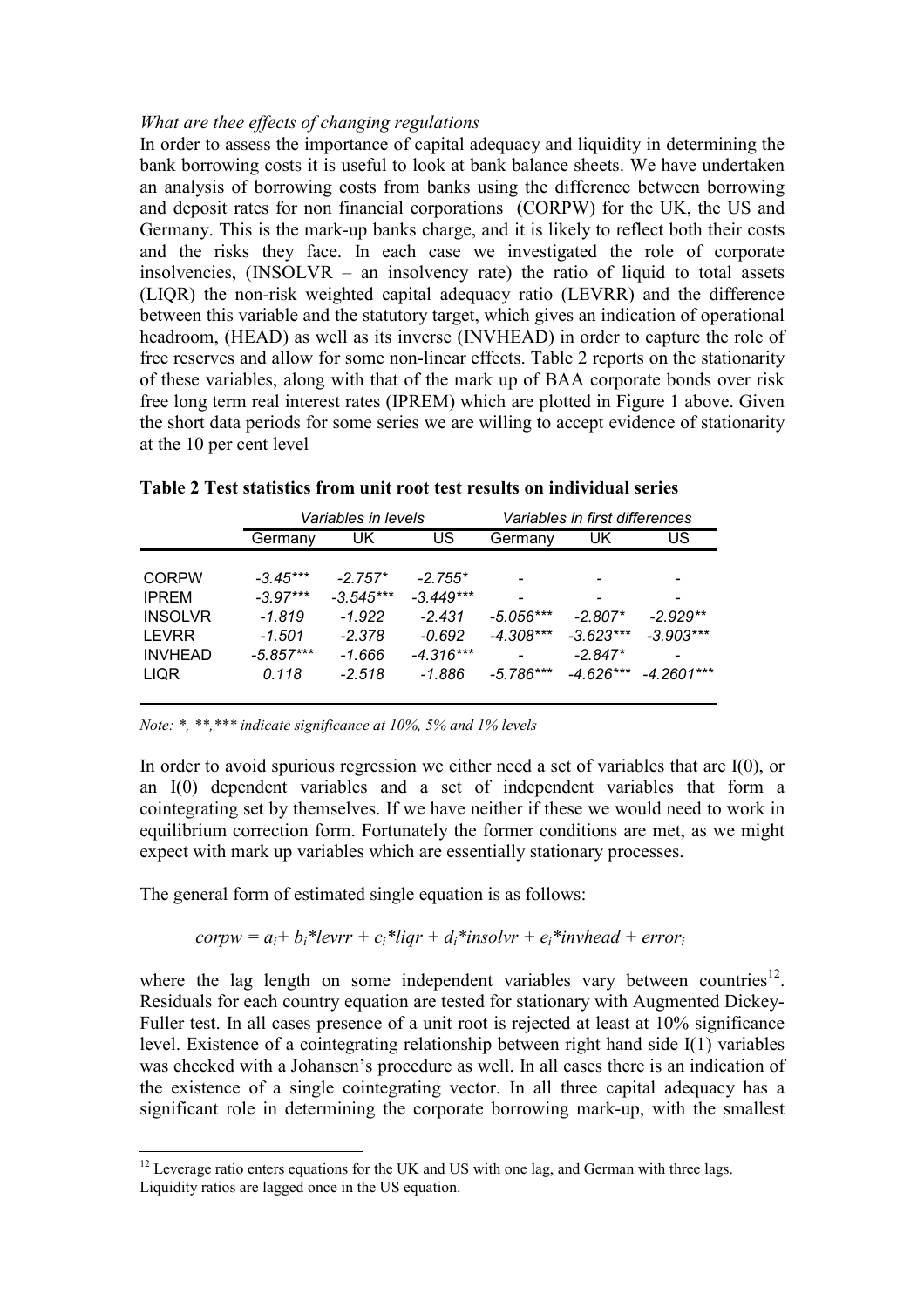effect in the US, where equity finance is more easily available for firms. The liquid asset ratio is also significant in the US and Germany, but not in the UK. In that country it had fallen to very low levels anyway and it is not surprising it had no impact on the cost structure. The UK also shows a significant role for the inverse of HEAD, the difference between actual and target capital adequacy. As spare capital disappears lending charges rise relative to deposit rates in order to ration funds and also recoup capital from an increased gross operating surplus. The rate of increase rises as the amount spare reserves fall. The absence of this indicator in the other countries suggests that over the data period they were operating with more spare capital for more of the time.

|                | Germany            | UK                 | US                   |
|----------------|--------------------|--------------------|----------------------|
|                |                    |                    |                      |
| Constant       | -0.50<br>$(-0.31)$ | -1.20<br>$(-3.09)$ | $-0.88$<br>$(-4.06)$ |
|                |                    | 0.11               |                      |
| <b>INSOLVR</b> |                    | (3.10)             |                      |
| <b>LEVRR</b>   | 0.51               | 0.30               | 0.18                 |
|                | (2.31)             | (9.56)<br>1.04     | (12.42)              |
| <b>INVHEAD</b> |                    | (8.37)             |                      |
| LIQR           | 0.05               |                    | 0.09                 |
|                | (1.78)             |                    | (8.88)               |

Table 3 Singe equation estimation results

Note: t-stats in parenthesis

Estimation periods Germany 1998q1 - 2007q4  $UK$  1989q2 - 2007q2, US 1988q1 - 2008q1

Bank borrowing is an alternative form of debt to issuing corporate bonds, and we would expect the spread over the risk free bond rate (IPREM) to move approximately in line with the mark-up up on corporate borrowing. This (testable) assumption follows from a presumption that markets work, and that when bank borrowing costs rise, or when banks credit ration, firms can turn to the bond market, and they will drive the cost of borrowing up until at the margin it reflects the shadow price of bank borrowing. In order to test this proposition we estimated a system of equations looking at the dependence of iprem on corpw using SURE for the UK and the US over the period 1990q1 – 2008Q3. The coefficient for corpw was imposed to be the same for both countries and the validity of the imposition was checked with a Wald test indicating that a common coefficient can be applied.

 $Iprem = c_i + b * corrw,$ 

Where  $c_{uk}$  is -1.4 (-4.52),  $c_{us}$  is -088 (-2.96) and  $b = 1.07(10.41)$ . t statistics in brackets

These relationships can be embedded into our model NiGEM in order to evaluate the impacts of changing regulations on the equilibrium level of output in the economy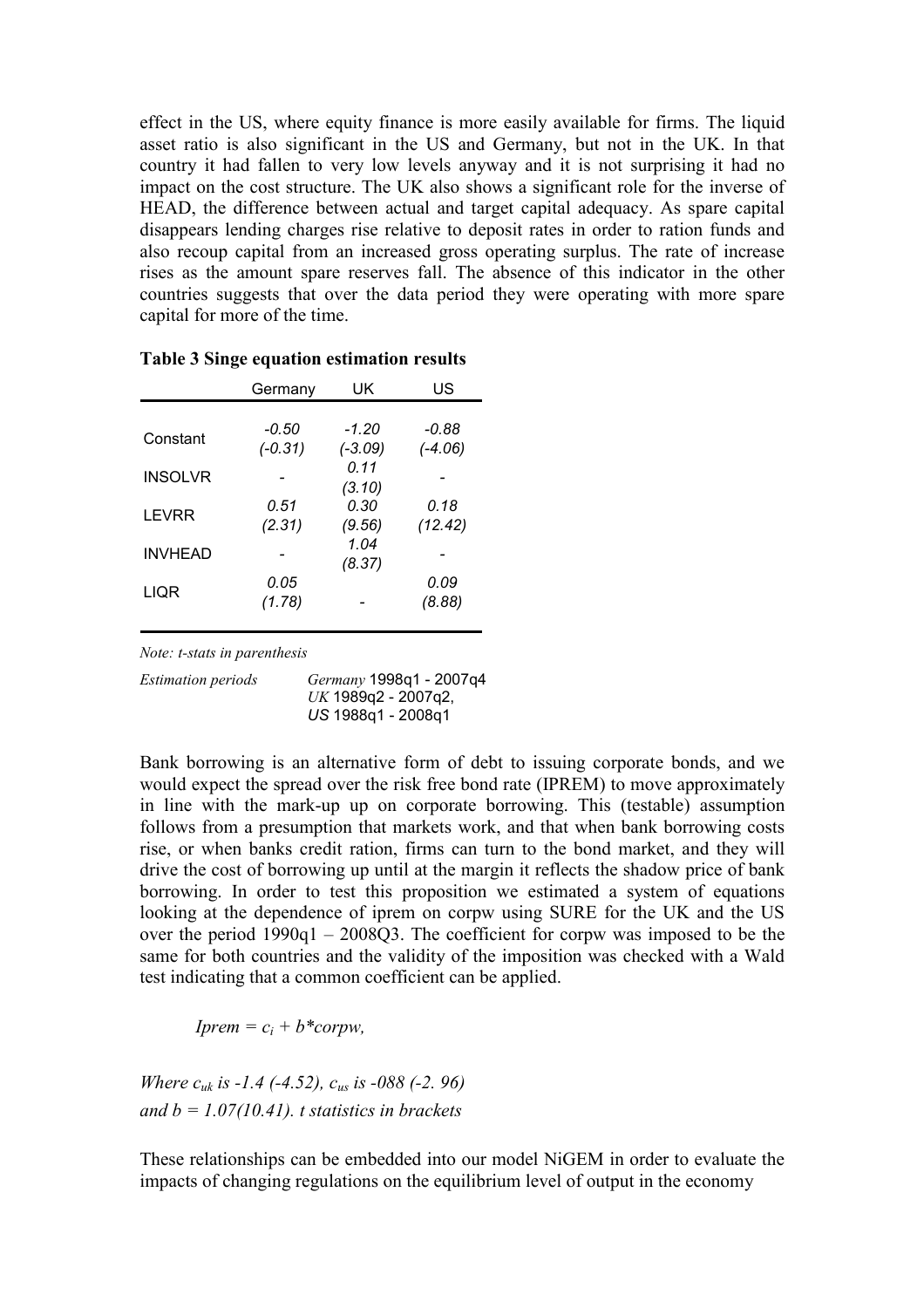## Bank Regulation in NiGEM

We can utilise these equations in our global macro model NiGEM to evaluate the costs of increased bank regulation. NiGEM, which is described in an annex, is a large scale, global structural model with forward looking exchange financial and labour markets. The production function in each of the countries covered is of the form above, and labour inputs, factor prices, technical progress and the parameters of the production function determine the level of output in the medium term. Inflation is determined by a monetary policy rule. Investment decisions look four years forward and follow from the production function and the cost of capital, whilst the rest of demand is driven by consumption, trade and government behaviour. Although changes in borrowing costs may change consumer behaviour, this will be reflected in the current account rather than in the level of output, at least in small open economies. Hence we do not need to concern ourselves with the effects of bank regulation on consumers, as it does not affect equilibrium output.

Bank borrowing costs and their follow on effects on corporate bond costs affect the user cost of capital on the model, and hence also affect the level of investment and in the long run the equilibrium capital stock We undertake three experiments, raising the capital adequacy target ratio and the liquid assets target ratio both by 1 percentage point, then by two percentage points and finally by three percentage points. Banks build up the increased assets they need by raising their charges and increasing their retentions from their profit margins. The effects on bank's corporate margins are plotted in Figures 4 to 7, whilst the impacts on the user cost of capital are plotted in figures 8 to 10. These effects are not large, and they are essentially linear, except in the case of the UK, where the three point rise in capital requirements takes banks close to their regulatory target and hence causes them to raise costs significantly to ration lending and raise capital.

These change in the user cost impact on the level of the capital stock in equilibrium and hence on the equilibrium level of output, as we can see from figures 11to 13. A one percentage point rise in the target level of the capital adequacy ratio and in the liquidity ratio will reduce equilibrium output by around 0.1 per cent in the UK and by marginally more in the Euro Area. As we can see the effects are approximately linear as we increase the target for capital and liquidity. The effects in the Euro Area are marginally larger because bank and bond finance are more significant in financing investment than they are in the UK and the equilibrium capital output ratio is higher. Conversely the long run effects in the US are around 40 per cent of the impact on the UK, reflecting the relative importance of equity finance in that country. In the short run the impact on the US is marginally positive, as long term real interest rates fall and partly as a consequence equity prices rise. The increase in the equity price stimulates investment rather more in the  $US<sup>13</sup>$  than in the UK or the Euro Area, where output monotonically declines, albeit by rather small amounts.

 $\overline{a}$ <sup>13</sup> Our estimated capital stock adjustment equation for the US includes a Tobin's q term that affects the speed of adjustment to long run equilibrium, and this changes the path for output in response to shocks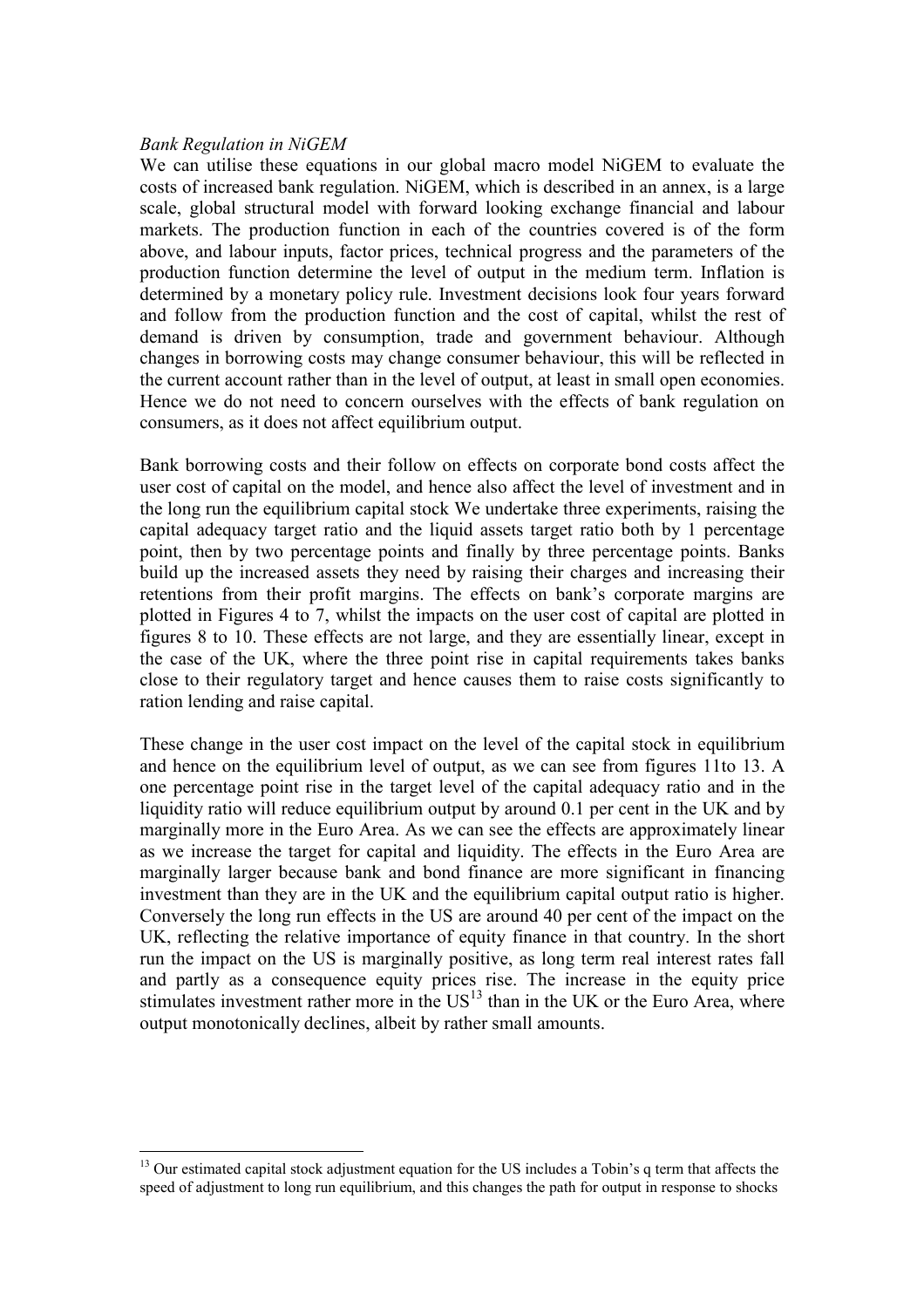

Figure 5 Impacts of increases in capital and liquidity targets on corporate bank borrowing margins in the UK

Increases in ratios by one percentage point (1), two percentage points (2) and three percentage points (3) Source NiGEM simulations

Figure 6 Impacts of increases in capital and liquidity targets on corporate bank borrowing margins in the US



Increases in ratios by one percentage point  $(1)$ , two percentage points  $(2)$  and three percentage points (3) Source NiGEM simulations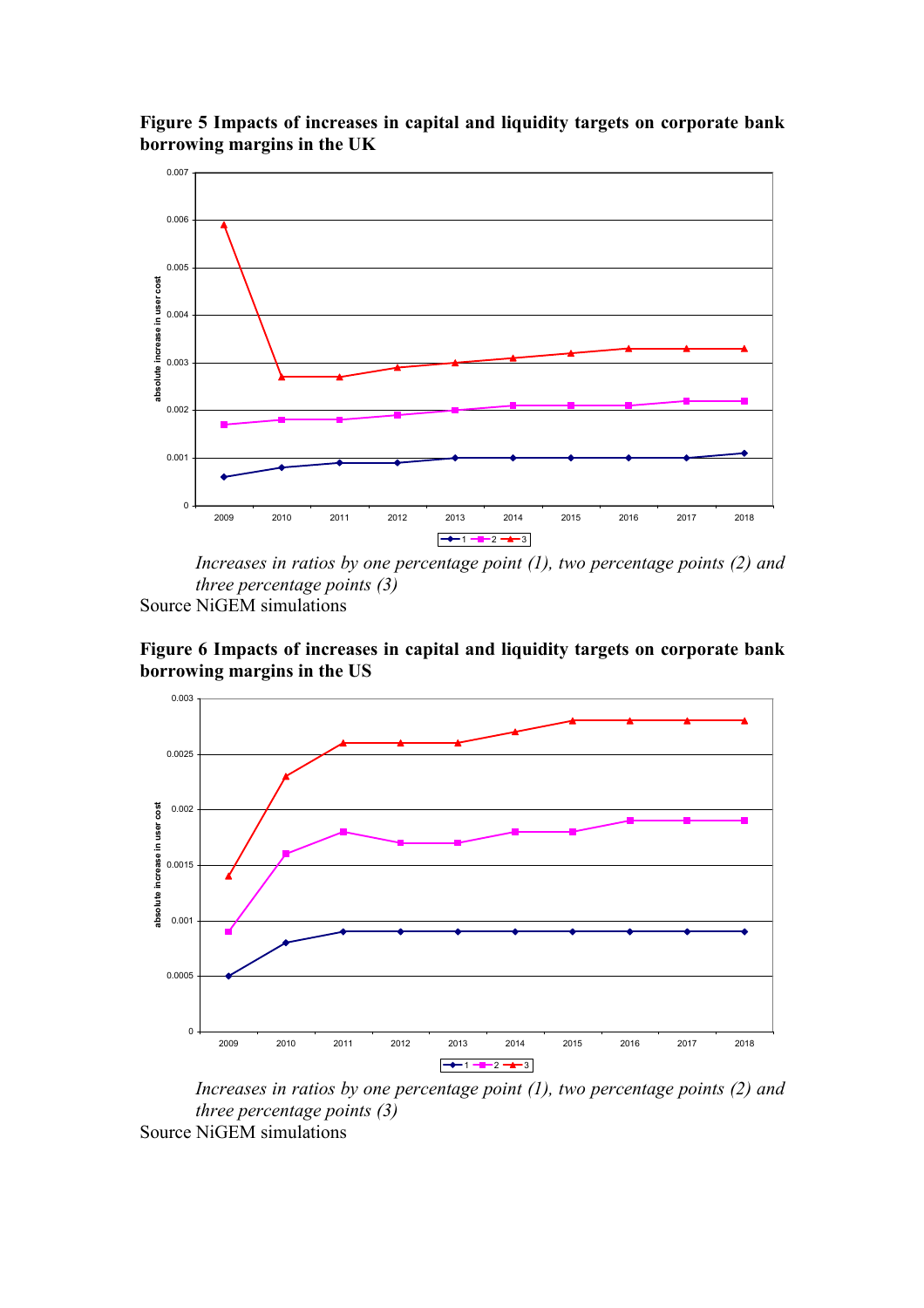



Increases in ratios by one percentage point (1), two percentage points (2) and three percentage points (3)

Source NiGEM simulations

Figure 8 Impacts of increases in capital and liquidity targets on the user cost of capital in the UK



Increases in ratios by one percentage point  $(1)$ , two percentage points  $(2)$  and three percentage points (3) Source NiGEM simulations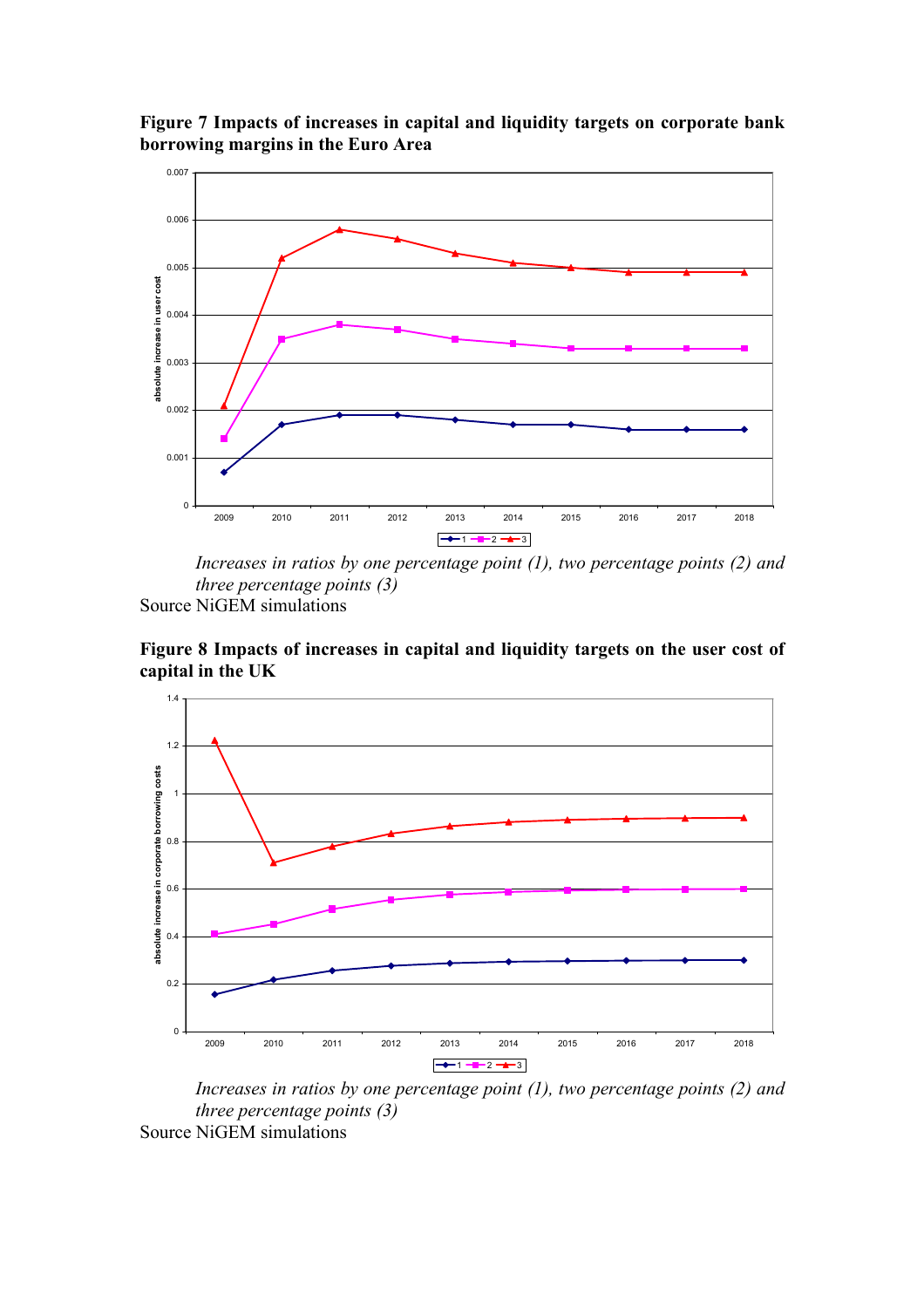

Figure 9 Impacts of increases in capital and liquidity targets on the user cost of capital in the US

Increases in ratios by one percentage point (1), two percentage points (2) and three percentage points (3)

Source NiGEM simulations

Figure 10 Impacts of increases in capital and liquidity targets on the user cost of capital in the Euro Area



Increases in ratios by one percentage point  $(1)$ , two percentage points  $(2)$  and three percentage points (3) Source NiGEM simulations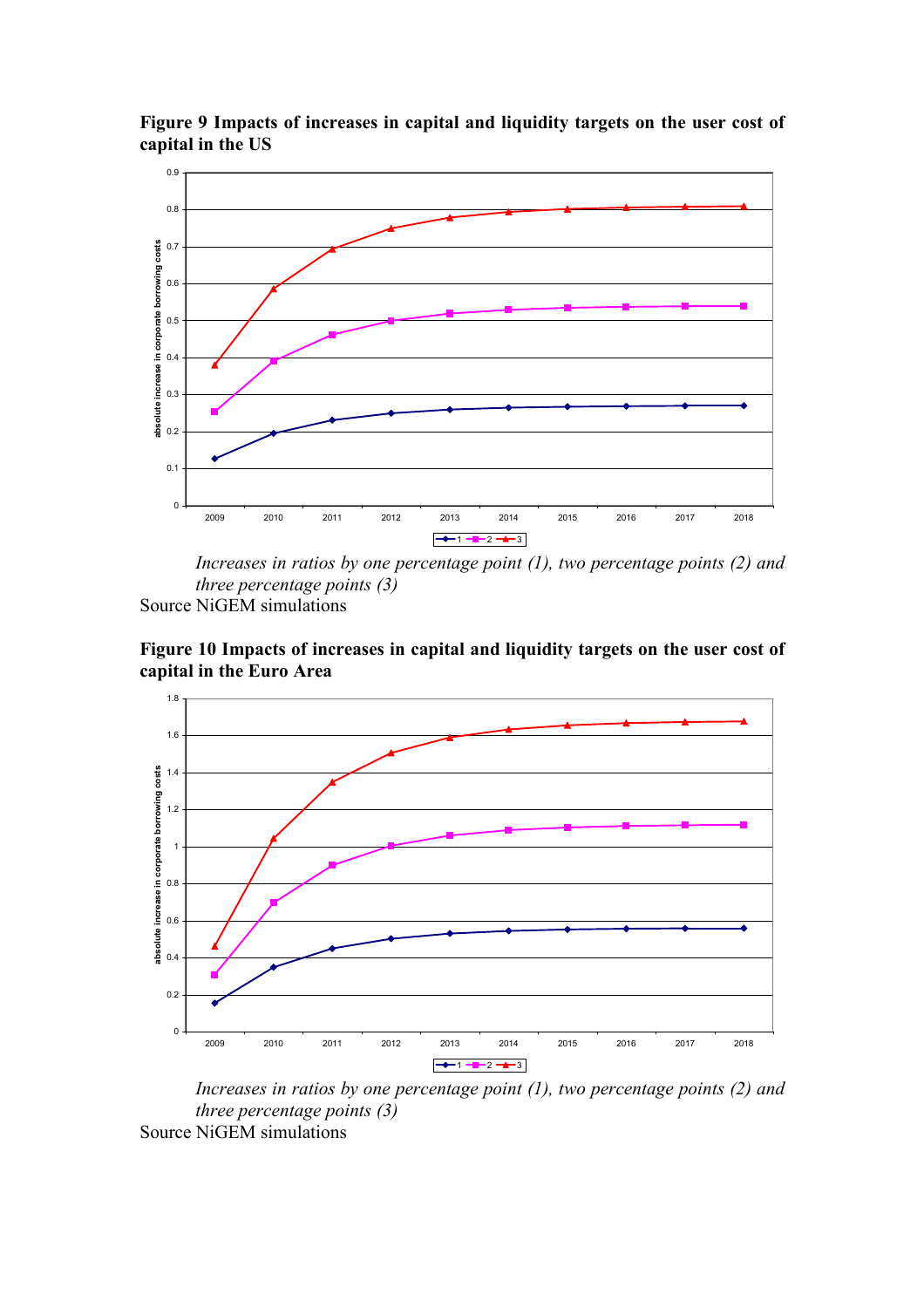

Figure 11 Impacts of increases in capital and liquidity targets on output in the UK

Increases in ratios by one percentage point  $(1)$ , two percentage points  $(2)$  and three percentage points (3)

Source NiGEM simulations

Figure 12 Impacts of increases in capital and liquidity targets on output in the US



Increases in ratios by one percentage point  $(1)$ , two percentage points  $(2)$  and three percentage points (3) Source NiGEM simulations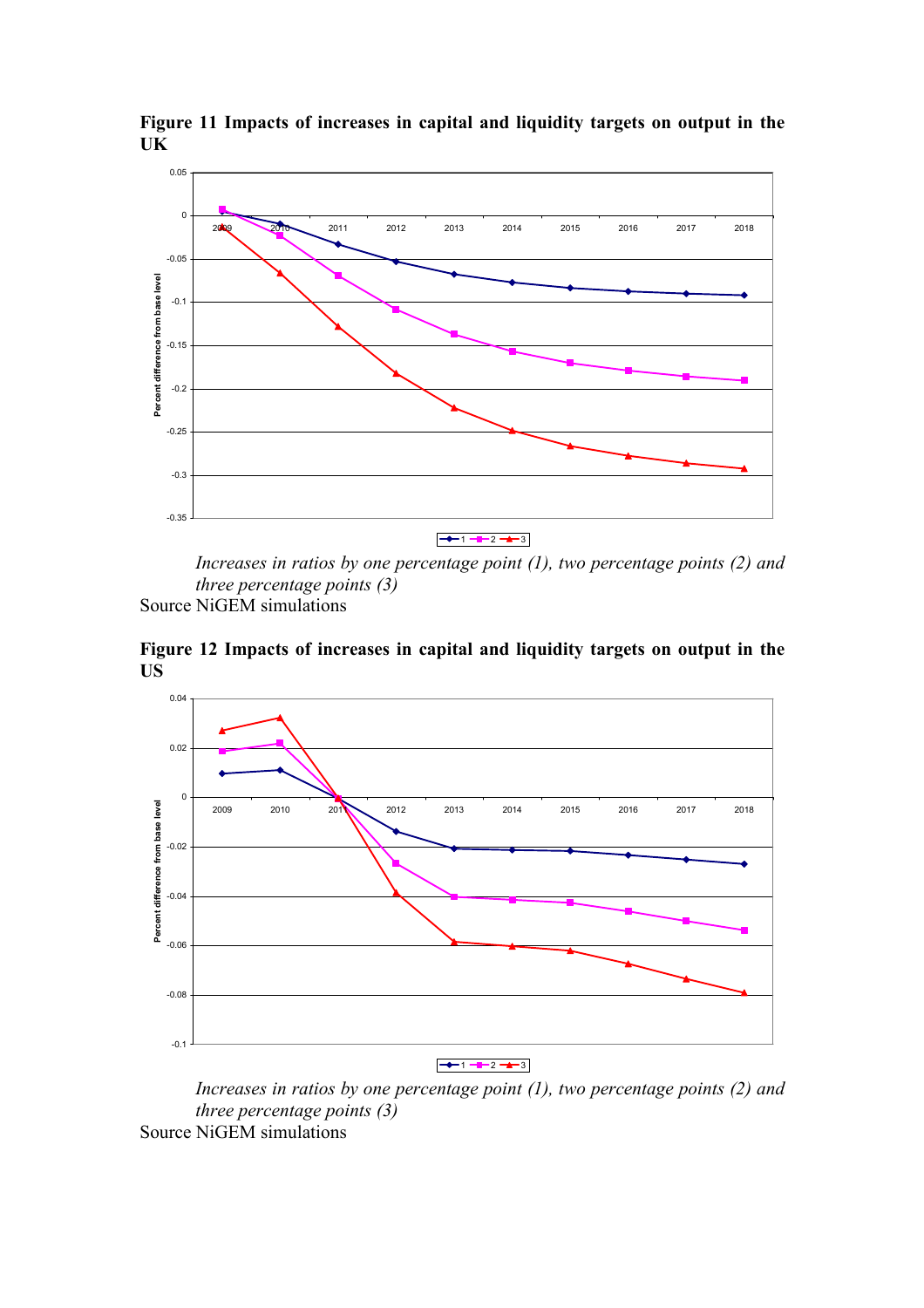

Figure 13 Impacts of increases in capital and liquidity targets on output in the Euro Area

Increases in ratios by one percentage point  $(1)$ , two percentage points  $(2)$  and three percentage points (3) Source NiGEM simulations

## A simple cost benefit analysis of tighter regulation

Changing capital and liquidity ratios changes the probability of financial crises, and crises have clear costs for the economy when they are on the scale of that we have seen in the last two years. Hence we can calculate the expected gross gain from increasing capital and liquidity standards, and we can compare it to the gross costs in terms of output. If we were to take the net present value of all costs and benefits from tighter regulation we would have to take account of the costs incurred during a post crisis recession. This would require we analyse the effects of changes in capital and liquidity on all bank costs and hence on the path of consumption and investment over the short term. The short term costs of a crisis may be significant, and they are likely to be negative and could outweigh any other costs. We abstract from these short term effects here, and focus on the steady state impact of tighter regulation, analysing net gains from regulation in the tenth year of our analysis. By this time we would expect that all short term cost have washed out. It should be remembered that these are likely to be increase the net benefits from tighter regulation.

It is possible to make an initial calculation by taking the output costs of increased regulation and deduct it from the expected gain from tighter regulation. The expected gain in the tenth year is the change in the probability of a crisis between the columns of Table One multiplied by the output losses from Figures 2 to 4 minus the output costs for each level of increased regulation from Figures 11 to 13. Figure 14 plots the net gain from tighter regulation for the UK, the US and the Euro Area. The net gains are always negative for the US, reflecting the small changes in crisis probabilities between columns on Table One. However, the losses are small, as the output losses from higher capital and liquidity ratios are also smaller for the US than elsewhere, a one point increase in capital and liquidity standards may have reduced the probability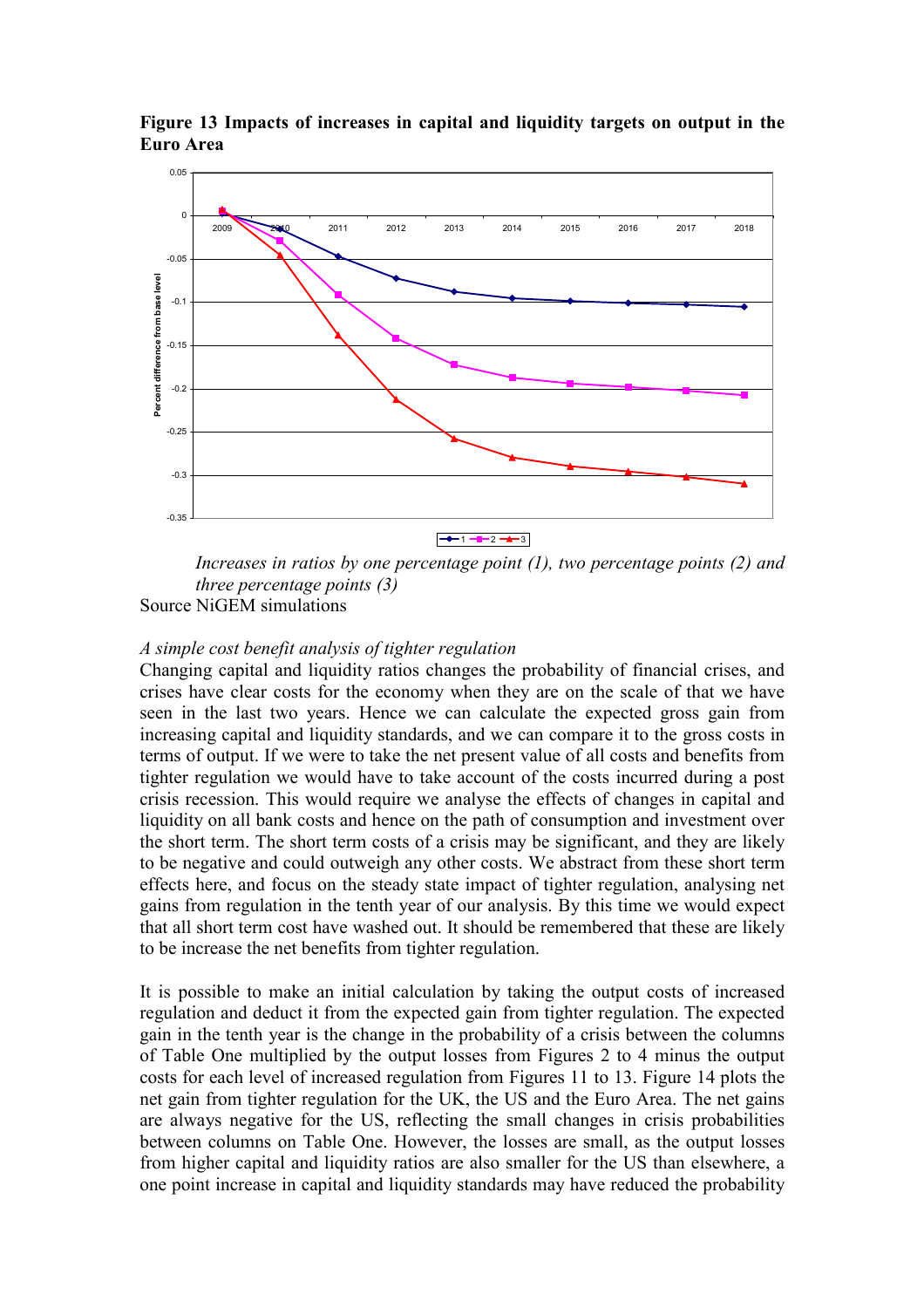of a crisis enough for the short term gains to outweigh the longer term losses. The same point can be made even more clearly for the Euro Area.



Figure 14 Expected gains form tighter regulation

The cost benefit analysis of medium term, or steady state, gains from tighter regulation in the UK are much less ambiguous. The gains from regulation are much larger because crises probabilities are evaluated as being higher. Given this, there are clear steady state gains from a one percentage point and a two percentage point increase in capital and liquidity targets. As liquidity levels were so low in the UK, it is not clear what impact that changes in these alone might have, but the US and German evidence is that the costs of raising liquidity standards are noticeably lower than from raising capital adequacy standards.

## Conclusions

Increasing capital and liquidity standards may well have reduced the risks of a crisis driven recession and the long term scarring that we may see as a result. Hence would have been wise to have had higher regulatory standards. However, this would not have prevented the crisis, as it stemmed for events in the US which standard regulatory practice would not have caught. Loose lending standards encouraged by politicians led to an increase in personal sector debt. This was based on an increase in the housing stock and on a house price bubble. When the bubble collapsed a combination of weak bankruptcy law and complex off balance sheet structures led to large losses that permeated throughout the whole of the OECD financial system. Tighter regulation might have reduced the costs. Only tighter international regulation of financial transactions would have reduced the costs significantly.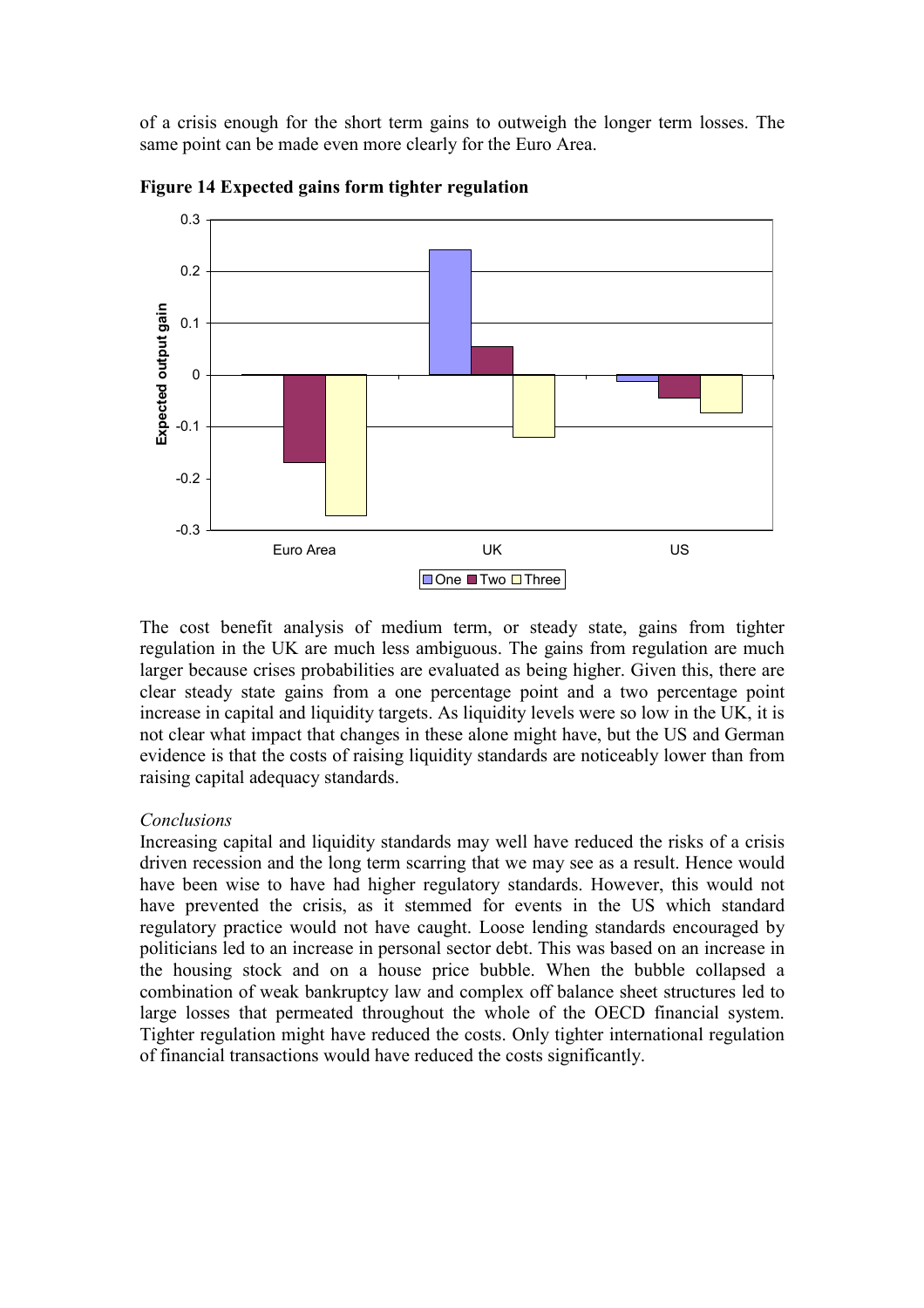## Data appendix

Corpw - the corporate sector margin defined as corporate lending rate less deposit rate. Data source: for the UK, Bank of England monthly data (cfmhsct and cfmhsdc) is interpolated into quarterly series; for the US, Federal Reserve monthly data on 'Bank prime loan' rate and 'US certificate of deposit offer rate: 1 month' is converted into quarterly series; for Germany, final series is a combination of an unweighted average of SU0506, SU0509 and a weighted average of SUD123, SUD127 monthly data from Bundesbank and intervention rate from European Central Bank.

Iprem - investment premium is defined as BAA spread over government bonds. Source NiGEM database.

Insolvr – business sector insolvency rate defined as a ratio of insolvent companies over total number of companies. Data source: for the US Datastream and County Business Patterns, U.S Census Bureau; for the UK, The Insolvency Service and Destatis for Germany.

Levrr – capital adequacy ratio, given the cross country dataset, is not risk-adjusted measure. For the US and Germany it is the ratio of capital and reserves for all banks to the end of year total assets as shown in OECD income statement and balance sheet database. As OECD database does not supply figures for the UK, the unweighted capital adequacy ratio is defined as for other countries and is constructed using Bank of England aggregate data.

 $Ligr$  – liquidity ratio is the sum of cash and balances with central banks and securities for all banks over the end of year total assets as shown in OECD income statement and balance sheet database. There are no figures supplied by the OECD for the UK and the liquidity ratio is constructed using Financial Services Authority (FSA) data, where liquidity is defined as the ratio of liquid assets (sum of cash, gold bullion and coin, central government and central bank loans, advances and bills held and central government and central bank investments (i.e. securities)) over total assets.

Any missing OECD database observations for the US liquidity or leverage ratios, are obtained from the BankScope<sup>14</sup> database.

Invhead - inverse of a headroom, which is the difference between measures of a capital adequacy (levrr) and regulatory minimum level (trigger ratios, levrrt).

 $\overline{a}$ <sup>14</sup> For the liquidity measure, the ratio of liquid assets to total assets for the top 200 banks in a country in question was calculated.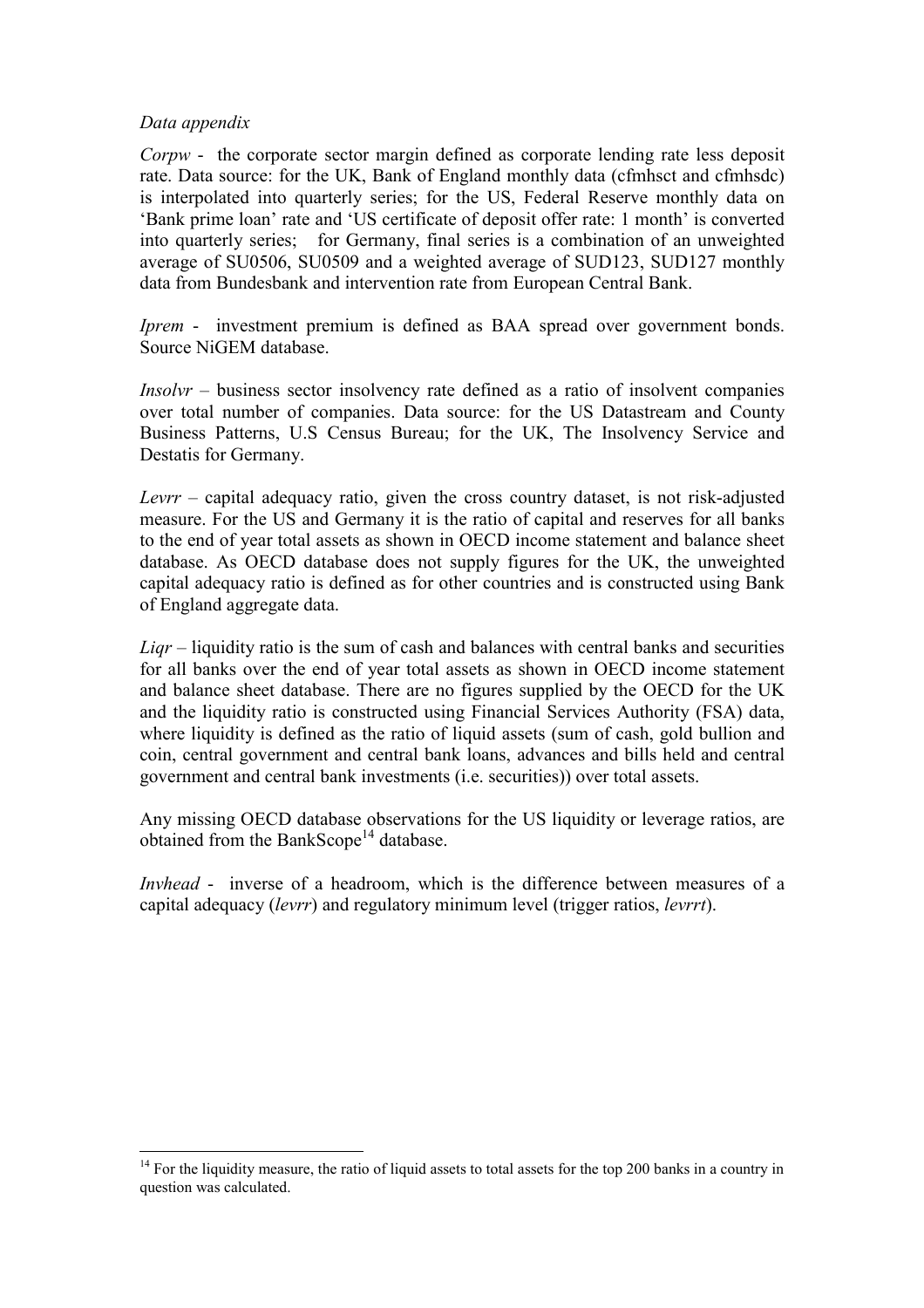## References

- Barrell, R., and N. Pain (1997), "Foreign Direct Investment, Technological Change, and Economic Growth in Europe", Economic Journal, 107, pp. 1770-1776.
- Barrell, R., Holland, D., Liadze, I. and Pomerantz, O. (2008), 'Volatility, growth and cycles', Empirica, 36, pp.177–92.
- —(2009), 'EMU and its impact on growth and employment', in Buti, M., Deroose, S., Gaspar, V. and Martins, J.N. (eds), EMU at 10.
- Brealey, R and Myers, S (2000) Principles of Corporate Finance (MacGraw Hill).
- Barrell, R. and Kirby, S. (2008), 'The budgetary implications of global shocks to cycles and trends in output', ESRI Budget Outlook, October, Dublin, ESRI.
- Weale, M.R. (2009), 'Commentary: growth prospects and financial services', National Institute Economic Review, 207, January, pp. 4–9.
- Barrell, Davis, Karim and Liadze (2009) 'Bank regulation, property prices and early warning systems for banking crises in OECD countries' NIESR Discussion Paper
- Demirguc-Kunt, A. and Detragiache, E. (1998). "The Determinants of Banking Crises in Developed and Developing Countries". IMF Staff Paper, Vol. 45, No. 1, International Monetary Fund, Washington.
- Demirgüç-Kunt, A and Detragiache, E (2005). "Cross-Country Empirical Studies of Systemic Bank Distress: A Survey." IMF Working Papers 05/96, International Monetary Fund.
- Caprio, G and Klingebiel D, (2003). "Episodes of Systemic and Borderline Financial Crises" World Bank Research Dataset.
- Laeven L and Valencia F (2007), "Systemic Banking Crises: A New Database", IMF Working Paper No WP/08/224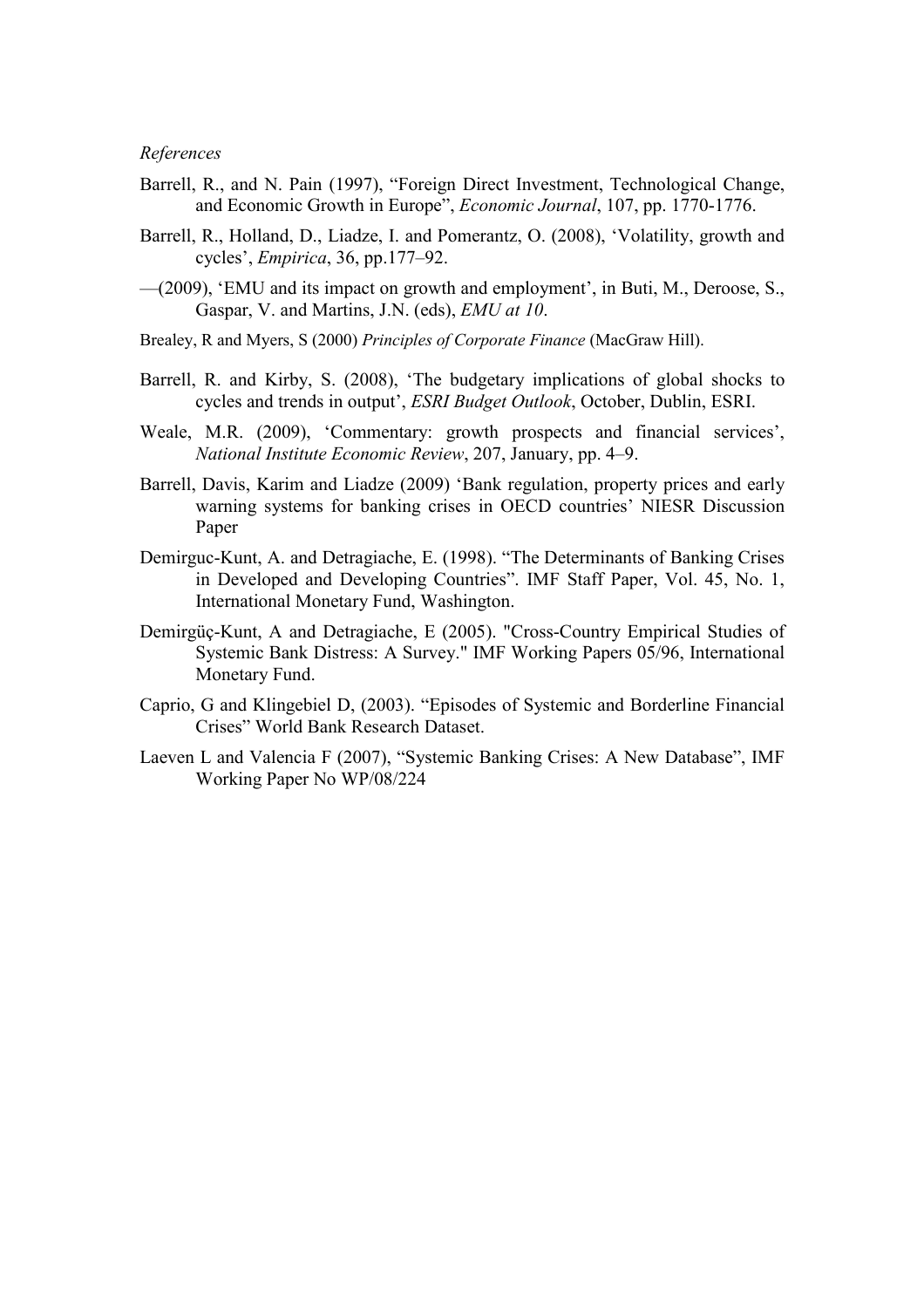#### The Structure and Use of the NiGEM Model

For a macroeconometric model to be useful for policy analyses, particular attention must be paid to its long-term equilibrium properties. At the same time, we need to ensure that short-term dynamic properties and underlying estimated properties are consistent with data and well-determined. As far as possible the same long run theoretical structure of NiGEM has been adopted for each of the major industrial countries, except where clear institutional or other factors prevent this. As a result, variations in the properties of each country model reflect genuine differences in data ratios and estimated parameters, rather than different theoretical approaches. The model has been in use at the National Institute since 1987, but it has developed and changed over that time. Some of its development was initially financed by the ESRC, but since 1995 it has been funded by its user community of public sector policy institutions. These currently include the Bank of England, the ECB, the IMF, the Bank of France, the Bank of Italy and the Bundesbank as well as most other central banks in Europe along with research institutes and finance ministries throughout Europe and elsewhere.

Each quarter since 1987 the model group has produced a forecast baseline that has been published in eth Institute Review and used by the subscribers as a starting point for their own forecasts. The forecast is currently constructed and used out to beyond 2031 each quarter, although the projection beyond 2015 is a stylized use of the long run properties of the model. Since 1998 the model has also been used by the EFN Euroframe group to produce forecasts for the European Commission. Forecasts are produced w based on assumptions and they do not always use forward looking behaviour. In policy analyses the model can be switched between forward, rational expectations mode and adaptive learning for consumers, firms, labour and financial markets. Policy environments are very flexible, allowing a number of monetary and fiscal policy responses. The model has been extensively used in projects for the European Commission, UK government departments and government bodies throughout the world. It has also contributed to a number of Institute ESRC projects.

### Production and price setting

The major country models rely on an underlying constant-returns-to-scale CES production function with labour-augmenting technical progress.

$$
Q = \gamma \Big[ s(K)^{-\rho} + (1-s)(Le^{\lambda t})^{-\rho} \Big]^{1/\rho} \tag{1}
$$

where is  $O$  is real output,  $K$  is the total capital stock,  $L$  is total hours worked and t is an index of labour-augmenting technical progress. This constitutes the theoretical background for the specifications of the factor demand equations, forms the basis for unit total costs and provides a measure of capacity utilization, which then feed into the price system. Barrell and Pain (1997) show that the elasticity of substitution is estimated from the labour demand equation, and in general it is around 0.5. Demand for labour and capital are determined by profit maximisation of firms, implying that the long-run labour-output ratio depends on real wage costs and technical progress, while the long-run capital output ratio depends on the real user cost of capital

$$
Ln(L) = \left[\sigma \ln{\lbrace \beta(1-s) \rbrace} - (1-\sigma) \ln(\gamma)\right] + \ln(Q) - (1-\sigma)\lambda t - \sigma \ln(w/p) \tag{2}
$$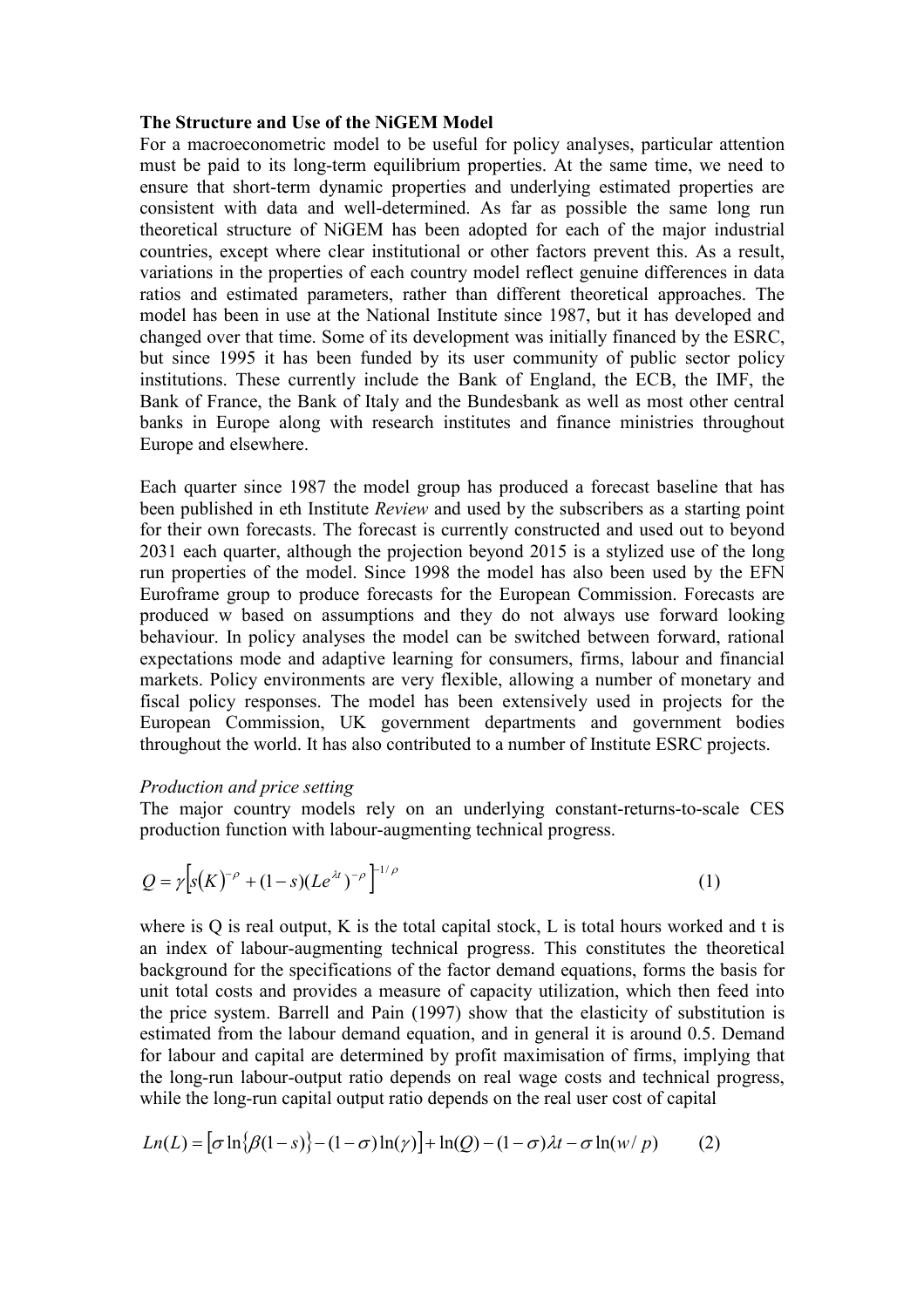$$
Ln(K) = [\sigma ln(\beta s) - (1 - \sigma) ln(\gamma)] + ln(Q) - \sigma ln(c/p)
$$
\n(3)

where w/p is the real wage and c/p is the real user cost of capital. The user cost of capital is influenced by corporate taxes and depreciation and is a weighted average of the cost of equity finance and the margin adjusted long real rate, with weights that vary with the size of equity markets as compared to the private sector capital stock. Business investment is determined by the error correction based relationship between actual and equilibrium capital stocks. Government investment depends upon trend output and the real interest rate in the long run. Prices are determined as a constant mark-up over marginal costs in the long term.

## Labour market

NiGEM assumes that employers have a right to manage, and hence the bargain in the labour market is over the real wage. Real wages, therefore, depend on the level of trend labour productivity as well as the rate of unemployment. Labour markets embody rational expectations and that wage bargainers use model consistent expectations. The dynamics of the wage market depend upon the error correction term in the equation and on the split between lagged inflation and forward inflation as well as on the impact of unemployment on the wage bargain (Anderton and Barrell 1995). There is no explicit equation for sustainable employment in the model, but as the wage and price system is complete the model delivers equilibrium levels of employment and unemployment. An estimate of the NAIRU can be obtained by substituting the mark-up adjusted unit total cost equation into the wage equation and solving for the unemployment rate. Labour supply is determined by demographics, migration and the participation rate.

### Consumption, personal income and wealth

Consumption decisions are presumed to depend on real disposable income and real wealth in the long run, and follow the pattern discussed in Barrell and Davis (2007). Total wealth is composed of both financial wealth and tangible (housing) wealth where the latter data is available.

$$
\ln(C) = \alpha + \beta \ln(RPDI) + (1 - \beta) \ln(RFN + RTW) \tag{4}
$$

where  $C$  is real consumption,  $RPDI$  is real personal disposable income,  $RFN$  is real net financial wealth and RTW is real tangible wealth. The dynamics of adjustment to the long run are largely data based, and differ between countries to take account of differences in the relative importance of types of wealth and of liquidity constraints. As Barrell and Davis (2007) show, changes in financial (dlnNW) and especially housing wealth (dlnHW) will affect consumption, with the impact of changes in housing wealth having five times the impact of changes in financial wealth in the short run. They also show that adjustment to the long run equilibrium shows some inertia as well.

$$
\mathrm{dln}C_{t} = \lambda(\mathrm{ln}C_{t-1} - \mathrm{ln}P_{t-1}) + b_1 \mathrm{dln}RPDI_{t} + b_2 \mathrm{dln}NW_{t} + b_3 \mathrm{dln}HW_{t} \tag{5}
$$

Al Eyd and Barrell (2005) discuss borrowing constraints, and investigate the role of changes in the number of borrowing constrained households. It is common to associate the severity of borrowing constraints with the coefficient on changes in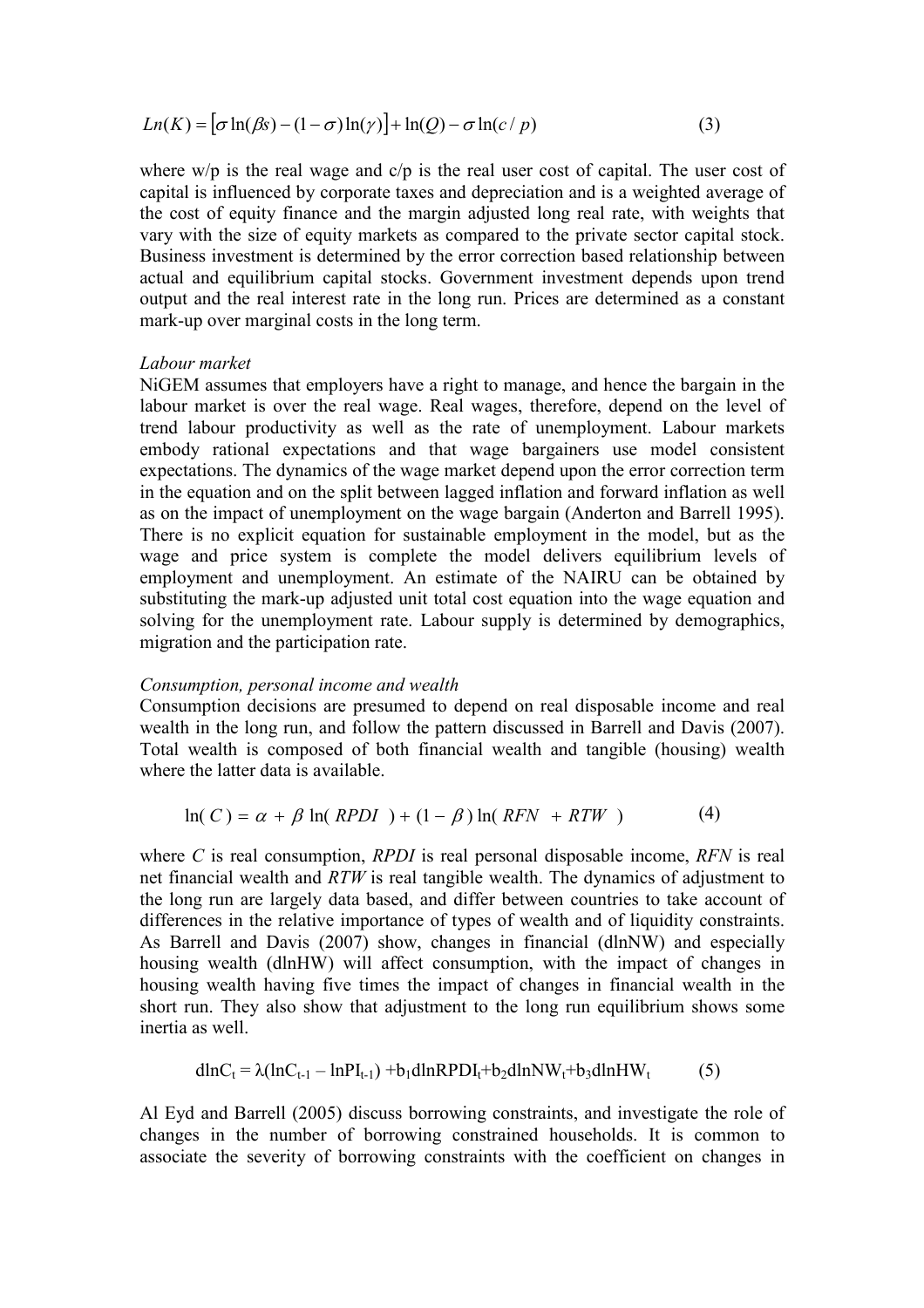current income (dlnRPDI) in the equilibrium correction equation for consumption, where d is the change operator and ln is natural log,

## Financial markets

We generally assume that exchange rates are forward looking, and 'jump' when there is news. The size of the jump depends on the expected future path of interest rates and risk premia, solving an uncovered interest parity condition, and these, in turn, are determined by policy rules adopted by monetary authorities as discussed in Barrell, Hall and Hurst (2006):

$$
RX(t) = RX(t+1)[(1+rh)/(1+ra)](1+rprx)
$$
\n(6)

where RX is the exchange rate,  $rh$  is the home interest rate set in line with a policy rule, ra is the interest rate abroad and rprx is the risk premium. . Nominal short term interest rates are set in relation to a standard forward looking feedback rule. Forward looking long rates should be related to expected future short term rates

$$
(1+LR_t) = \Pi_{j=1}^T, (1+SR_{t+j})^{1/T}
$$
\n(7)

We assume that bond and equity markets are also forward looking, and long-term interest rates are a forward convolution of expected short-term interest rates. Forward looking equity prices are determined by the discounted present value of expected profits

## Public sector

We model corporate (CTAX) and personal (TAX) direct taxes and indirect taxes (ITAX) on spending, along with government spending on investment and on current consumption, and separately identify transfers and government interest payments. Each source of taxes has an equation applying a tax rate (?TAXR) to a tax base (profits, personal incomes or consumption). As a default we have government spending on investment (GI) and consumption (GC) rising in line with trend output in the long run, with delayed adjustment to changes in the trend. They are re-valued in line with the consumers' expenditure deflator (CED). Government interest payments (GIP) are driven by a perpetual inventory of accumulated debts. Transfers (TRAN) to individual are composed of three elements, with those for the inactive of working age and the retired depending upon observed replacement rates. Spending minus receipts give us the budget deficit (BUD, and this flows onto the debt stock.

$$
BUD = CED*(GC+GI) + TRAN + GIP-TAX - CTAX - MTAX
$$
 (8)

We have to consider how the government deficit (BUD) is financed. We allow either money (M) or bond finance (debt).

$$
BUD = \Delta M + \Delta DEBT
$$
 (9)

rearranging gives:

$$
DEBT = DEBT_{t-1} - BUD - \Delta M \tag{10}
$$